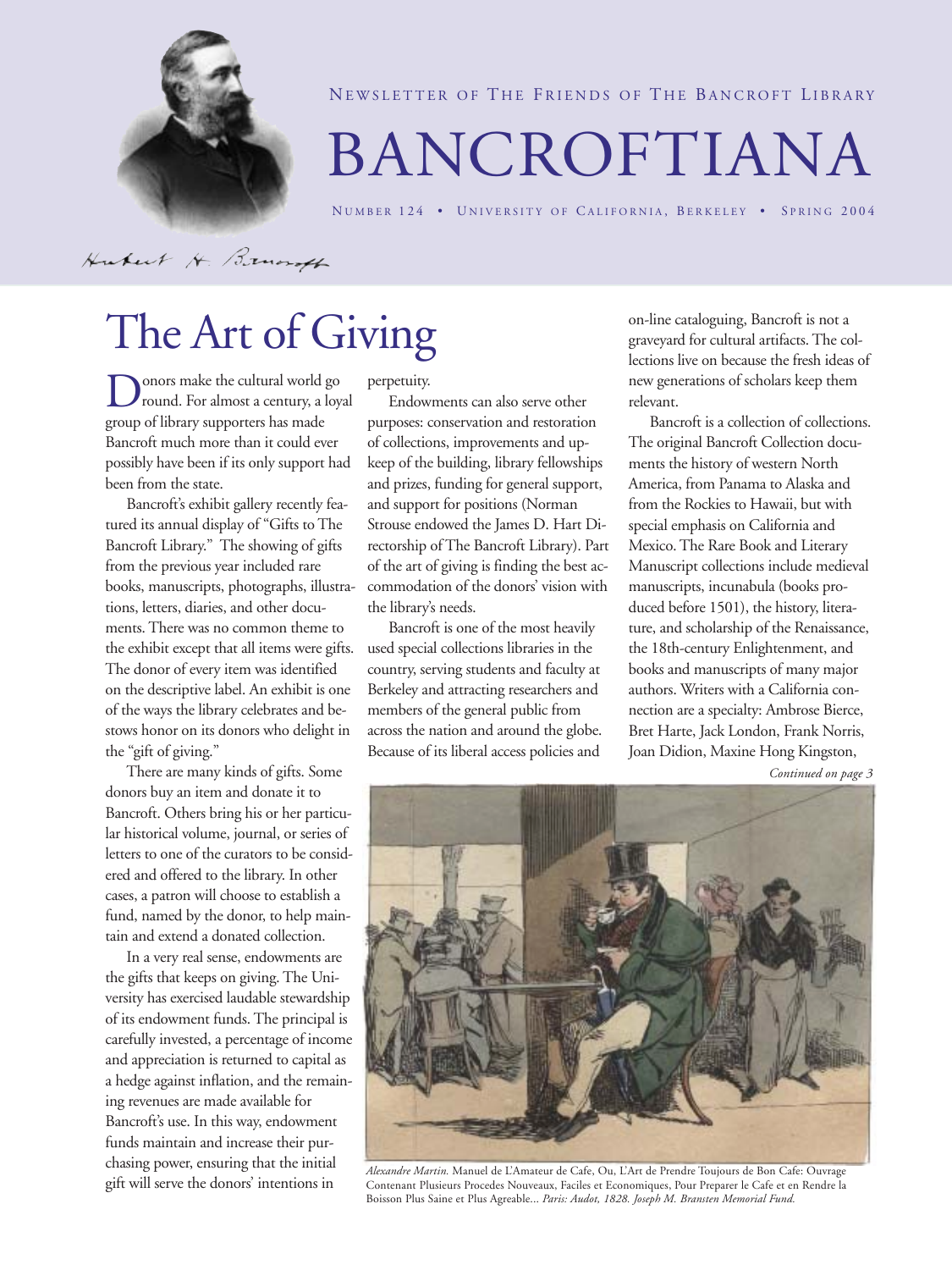*From the Director*



This past fall we devoted a great<br>deal of attention to the upcoming renovation of the Doe Annex, Bancroft's finding aids or inventories of manuhome, the Bancroft Centennial Campaign to fund the project (going very well, thank you; \$14 million in pledges and gifts as we go to press, of a total of \$20 million needed), and the plans for Bancroft's ongoing operations, especially specifically for this purpose), and public services, while we are out of the building, from roughly June 2005 through December 2006.

As we begin to plan Bancroft's operations during the renovation, however, it has become quite clear that it won't be business as usual. Current arrangements are for Bancroft's various units to be spread from one end of the campus to the other: The Mark Twain Papers and Project will be housed in the brand new building on the corner of Oxford Street and Hearst Avenue. The Regional Oral History Office, along with the offices of University Librarian Tom Leonard and the library's information systems staff, will move to Evans Hall, the large and singularly graceless building just to the northeast of the Doe nese in California 1850–1925" website Annex. Bancroft's technical services and administrative offices will move to a set of temporary metal buildings just west of the Hearst gymnasium.

Bancroft's reading room and other public services—what most people think the space now occupied by the Music Library on the second floor of Morrison Hall before the latter's move into the new Jean Hargrove Music Library building.

P AGE 2 / SPRING 2004 the renovation project is going on,

# *bancroft.berkeley.edu / The Bancroft Press*

physical access to Bancroft's collections will of necessity be limited. Fortunately, since the late 1980s Bancroft has been engaged in a systematic effort to provide electronic access to its holdings, first by converting the card file to machine-readable form (Bancroft was the first special collections library in the oral histories include those of artists world to do this), then by making its script and archival collections available on the Web (Bancroft and Main Library staff developed the Encoded Archival Description standard, since adopted by the Library of Congress, finally by digitizing significant portions of our collections for web publication.

All of these electronic resources are available to researchers, students, and the general public through the Online Archive of California (OAC) via Bancroft's website, *bancroft.berkeley.edu.* The earliest of the virtual collections (1994–1997) was CalHeritage, a proofof-concept pilot project that selected almost 30,000 images from 200 different Bancroft collections. Since then we have focused more narrowly on specific collections or themes. Thus the "Japanese American Relocation Digital Archive" offers more than 7,000 images from the various relocation camps during World War II, while the "Chiprovides access to a rich collection of texts and images drawn from the collections of Bancroft, Cal's Ethnic Studies Library, and the California Historical Society.

of as Bancroft—will relocate, perhaps to making its collections available in print, All of this is simply to say that while *Adventures of Huckleberry Finn*, volume Bancroft also has a long history of and the recent past has seen a revitalization of our traditional publication program. The Mark Twain Project has just released three volumes, including the new scholarly edition of *The* 6 of Mark Twain's *Letters* (1874–1875),

and *Is He Dead? A Comedy in Three Acts*, an unpublished play headed for a Broadway tryout. Scheduled for fall 2004 is the Project's first book designed for a nonscholarly audience, *Mark Twain's Helpful Hints for Good Living: A Handbook for the Damned Human Race*. Recent David Ireland and Stanley Galli, Bakersfield rancher George Nickel, Asian Art Museum founder Marjorie Bissinger, and San Francisco lawyer and former chair of the UC Board of Regents William Coblentz. The Friends themselves continue to produce annual Keepsakes, most recently *Mark Twain Press Critic*, a set of three unpublished pieces with notes by University Librarian and Professor of Journalism Tom Leonard.

Bancroft has also begun to forge innovative partnerships with other publishers. Thus *Bear in Mind*, edited by Susan Snyder, Bancroft's Head of Public Services, was co-published with Berkeley's Heyday Press; and Bancroft's manuscript of unpublished poetry of classic Mexican author José Joaquín Fernández de Lizardi, edited by Nancy Vogeley (U. of San Francisco), came out in a co-edition with the Universidad Nacional Autónoma de México. Finally, a long-sought goal to provide high-quality reproductions of Bancroft's prints, posters, paintings, and other pictorial materials has been met through the collaboration with online retailer *zazzle.com.*

In short, Bancroft will be gone from its accustomed location in the center of campus for a while, but thanks to the vitality of our digitization and publishing programs we shall continue to provide access to the marvelous riches entrusted to our care.

Charles Taulhaber

*Charles B. Faulhaber The James D. Hart Director The Bancroft Library*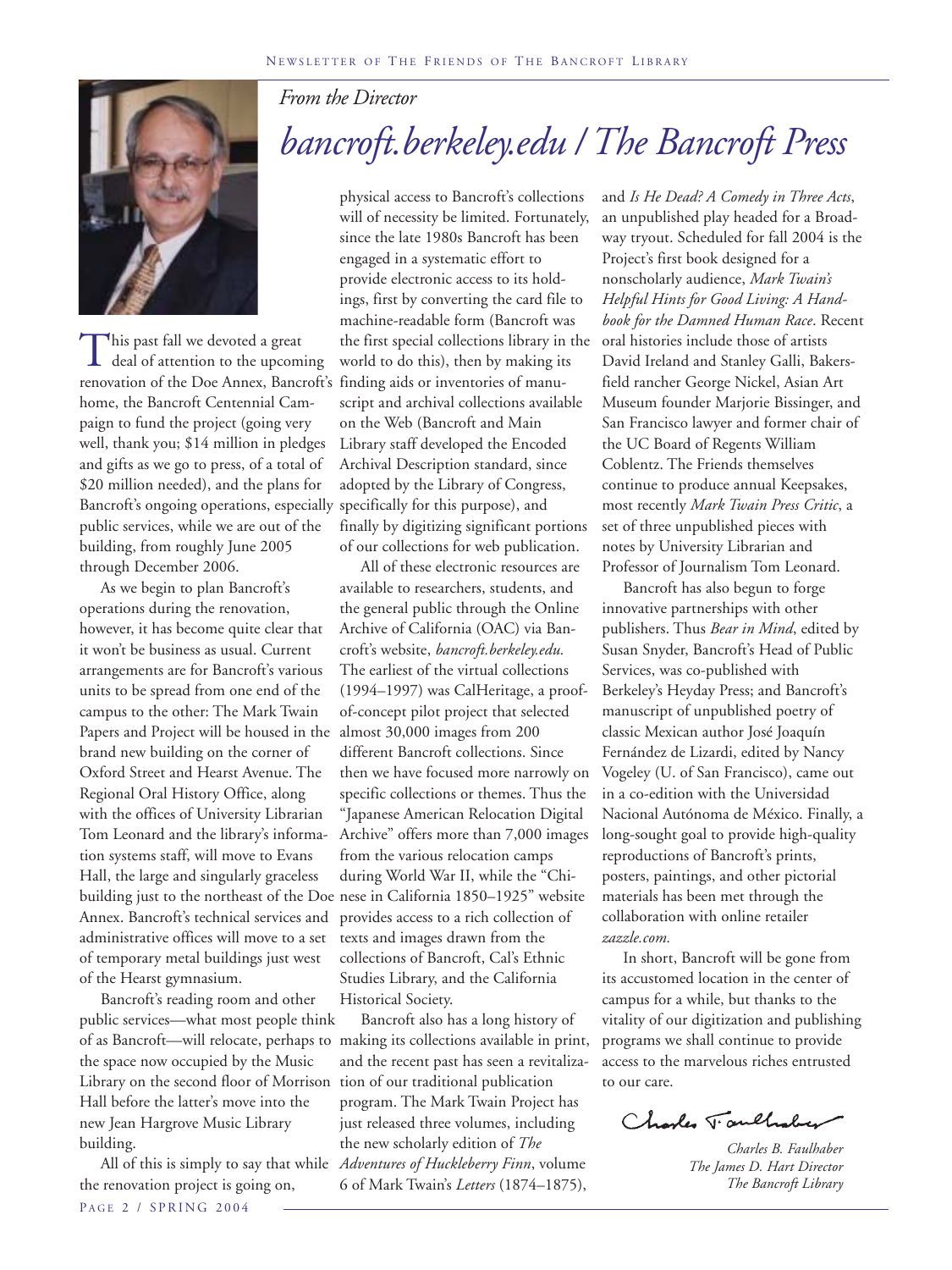#### **GIFTS** *continued from page 1*

and many Beat Generation authors, for example.

The History of Science and Technology collections contain manuscripts, rare books, and oral histories focusing on 20th-century American science and technology, including physics, chemistry, and biotechnology. The Pictorial Collection documents the history of California and the West through paintings, drawings, photographs, and other graphic materials. The University Archives documents the history of the University of California, and specifically the Berkeley campus.

Research programs include the Mark Twain Papers and Project, the Regional Oral History Office, and the Center for the Tebtunis Papyri—the largest collection of papyrus documents in the Western hemisphere, with more than 30,000 fragments dating from 300 B.C.E. to 300 C.E.

Who built the magnificent collections of The Bancroft Library? Over the last hundred years (Bancroft will celebrate its centennial in 2005-2006) thousands of donors have supported the library with gifts of collections or funds. The first donor was Hubert Howe Bancroft himself, who donated \$100,000, so that the University could afford to purchase his library, which contained a wealth of books, manuscripts, and transcripts of interviews with original settlers to the American west. At



*Front cover of* Two Little Navahos Dip Their Sheep, *Illustrations by Jane Bateman*, *Written by Eva L. Butler. New York: Grossett, 1937. Gift of Betty Hoag McGynn.*

the beginning of the 20th century, Phoebe Apperson Hearst donated funds for an archaeological expedition to Egypt that brought back the Tebtunis Papyri, much of it rare dayto-day information wrapped around mummified crocodiles. In 1956, University Regent James Moffitt not only donated his book collection but also set up an endowment in memory of his wife to maintain and build the collection. As a result Bancroft has a complete collection of the Roman poet Horace—one of Moffitt's passions.

Samuel L. Clemens's daughter, Clara, generously donated his private papers in 1949 to form the massive core of the world-renowned Mark Twain Papers and Project. Bancroft's Michael B. Frank and Harriet Elinor Smith recently received the Modern Language Association's Morton N. Cohen Award for Volume 6 of the Project's ongoing publication of'*Mark Twain's Letters*.

In 1972, Robert Bransten (the B in MJB Coffee) donated his collection of 81 rare books on the history of coffee and tea and an endowment to maintain the collection, which now numbers nearly 400 titles. Thanks to his generosity, Bancroft's collection is among the best coffee collections and is widely used.

One of the great donors to the library in the last decade was Jean Factor Stone, the widow of novelist Irving Stone, who donated not only her husband's manuscripts and correspondence, but also his research library and nearly 500 editions and translations of his books. She then funded a seminar room to house the materials. Mrs. Stone, who was a terrific fundraiser, encouraged others to donate by telling them, "The Bancroft Library is offering you a little bit of eternity."

Contributions to Bancroft support the acquisition, preservation, and research of priceless and often irreplaceable pieces of our heritage. As Irving Stone's widow indicates, in addition to the personal pleasure one receives from the act



*Front cover of a juvenile chapbook,* History of Birds. *London: Printed by Knight and Bagster, for J. Davis, ca. 1830. Gift of Professor Arthur L.-F. Askins.*

of giving to the well-being of the community, there is further public or anonymous (if preferred) acknowledgement to family and friends of one's values and one's contribution to the strength of our common heritage. Gifts come in many forms: archives, books, scrapbooks, cash, stocks, and estate planning. The Bancroft Library staff can happily advise on the process of making each kind of gift.

As Bancroft's 100th birthday approaches, it is appropriate that we remember the wealth of donations that have made Bancroft a great repository of the material evidence of our collective creative energy. Bancroft is an internationally recognized jewel. In the recent award notice of the National Endowment for the Humanities \$750,000 challenge grant, NEH Director Bruce Cole cited a reviewer who described Bancroft's collections as "unique, irreplaceable, and of stellar quality." Each generation has made contributions that have burnished the Bancroft jewel. Our generation must do as well in our renewal of The Bancroft Library, as we prepare to house that jewel in a manner consistent with its value.

> *—Camilla Smith with Stephen Vincent and Anthony Bliss*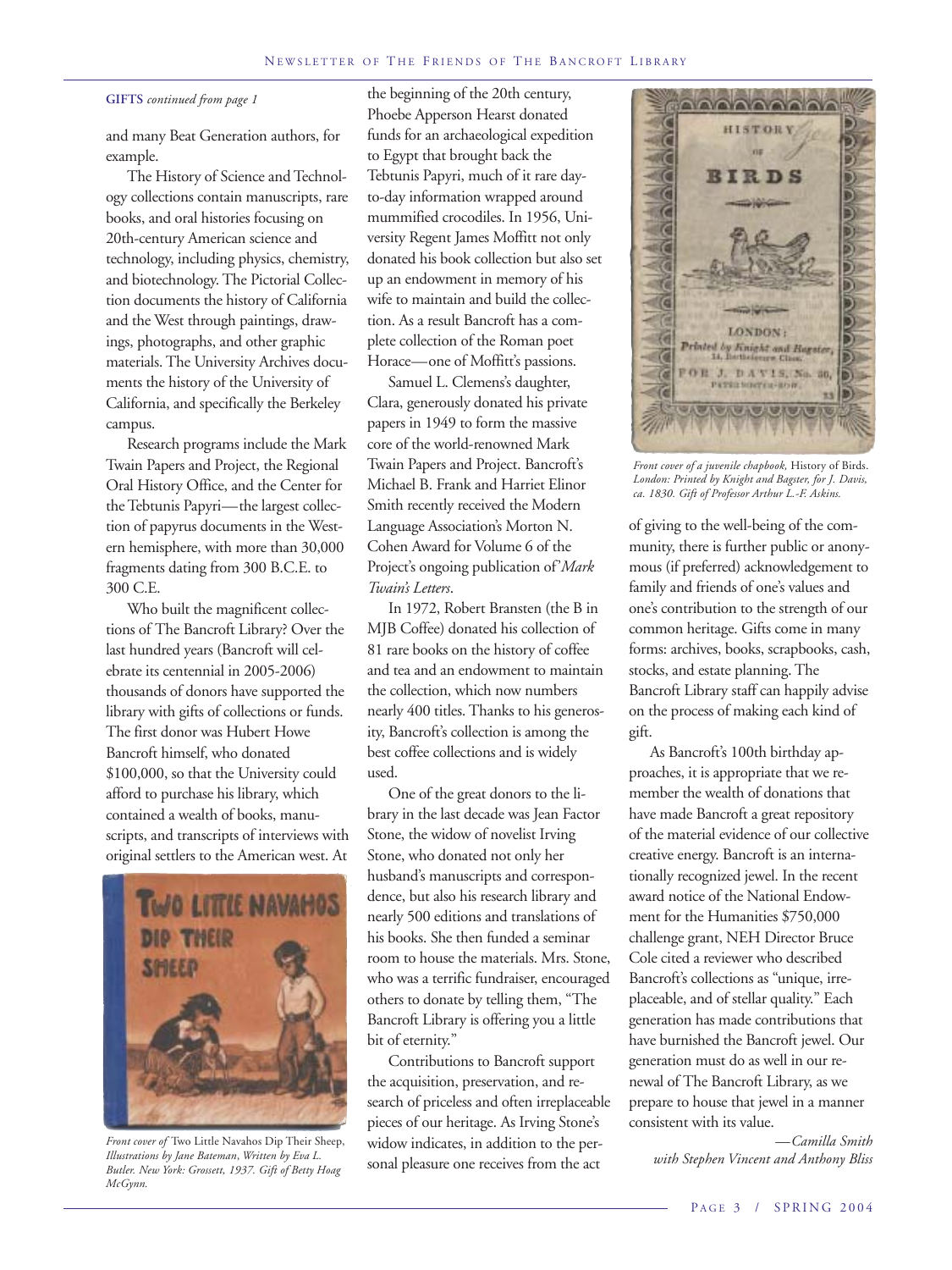# Journal of a Trip to California

"In the year of Our Lord 1852 the Gold excitement in California still continues to exist and thousands of people have here to fore and are still emigrating to that Country."

So begins Aaron D. Riker's journal on his adventures west overland from Ohio and his return journey through Nicaragua with brother John F. Riker and friend D. E. Lichliter.

Donated by Nancy Henderson Peterson to Bancroft in 2002 along with a copy of John F. Riker's journal, Aaron D. Riker's original journal adds to our expansive collection of California Gold Rush diaries. Riker's descriptions of his surroundings give insights into how the foreign Anglo-Americans viewed the land, the animals, and, most of all, the people.

*2nd [July 1852] soon after leaving Camp this morning a lone Indian came out of the cedar thicket I shook hands with him. He appeared verry [sic] friendly. I asked him what tribe he belonged to he answered Snake Indian. Then begged*

*for Tobacco. . . After leaving this point we found the road hilly and stony to Oregon or Stony Creek the first waters that flow into the Columbia River. Here we seen the first Digger Indian and an awful looking being he was to be had no article of clothing on except a shirt that some emigrant had thrown away. We had some sport with this fellow. . .*

While Aaron D. Riker's journal echoes the thoughts and feelings of many other gold rush diaries, it is useful for its descriptions and as a comparison. The journal is distinctive for Aaron's accounts through Nicaragua, which was a rare undertaking for travel between the east and west coasts.

Aaron D. Riker returned to Ohio on December 3, 1853, with no regrets and happy to be home again. "And I find it much pleasenter living in the society of those we love than to be separated thousands of miles . . ."

*—Alison Bridger, Bancroft Technical Services*

*An undated photographic portrait of Aaron D. Riker, from Banc Mss 2003/160 cz, the Aaron D. Riker Journal to California, Mss., 1852-1853.*

### *Bear in Mind: The California Grizzly*



*Bear in Mind: The California Grizzly,* edited by Susan Snyder and published by Heyday Press of Berkeley, California, is now available.

*http://www.heydaybooks.com/public/books/bim.html*

*Bear in Mind* is the story of the California grizzly bear. Once arguably the most powerful and terrifying animal in the California landscape, he now lives in the imagination, a disembodied symbol of the romantic West. *Bear in Mind* is also a portal to one of California's great resources, The Bancroft Library. More than 150 images from the library's archives and collections—newspaper illustrations from the gold rush, paintings from early scientific expeditions, photo albums, sheet music, settlers' diaries, fruit-crate labels, and more—accompany the bear stories of Indians, explorers, vaqueros, fortyniners, and naturalists, among others. The result is a uniquely compelling natural history, a grand book worthy of its subject.

*Bear in Mind* will appear in the prestigious Rounce & Coffin Club 2004 Western Books Exhibition. Rounce & Coffin considers "original and innovative techniques of book design and production, as well as traditional examples of fine book manufacture."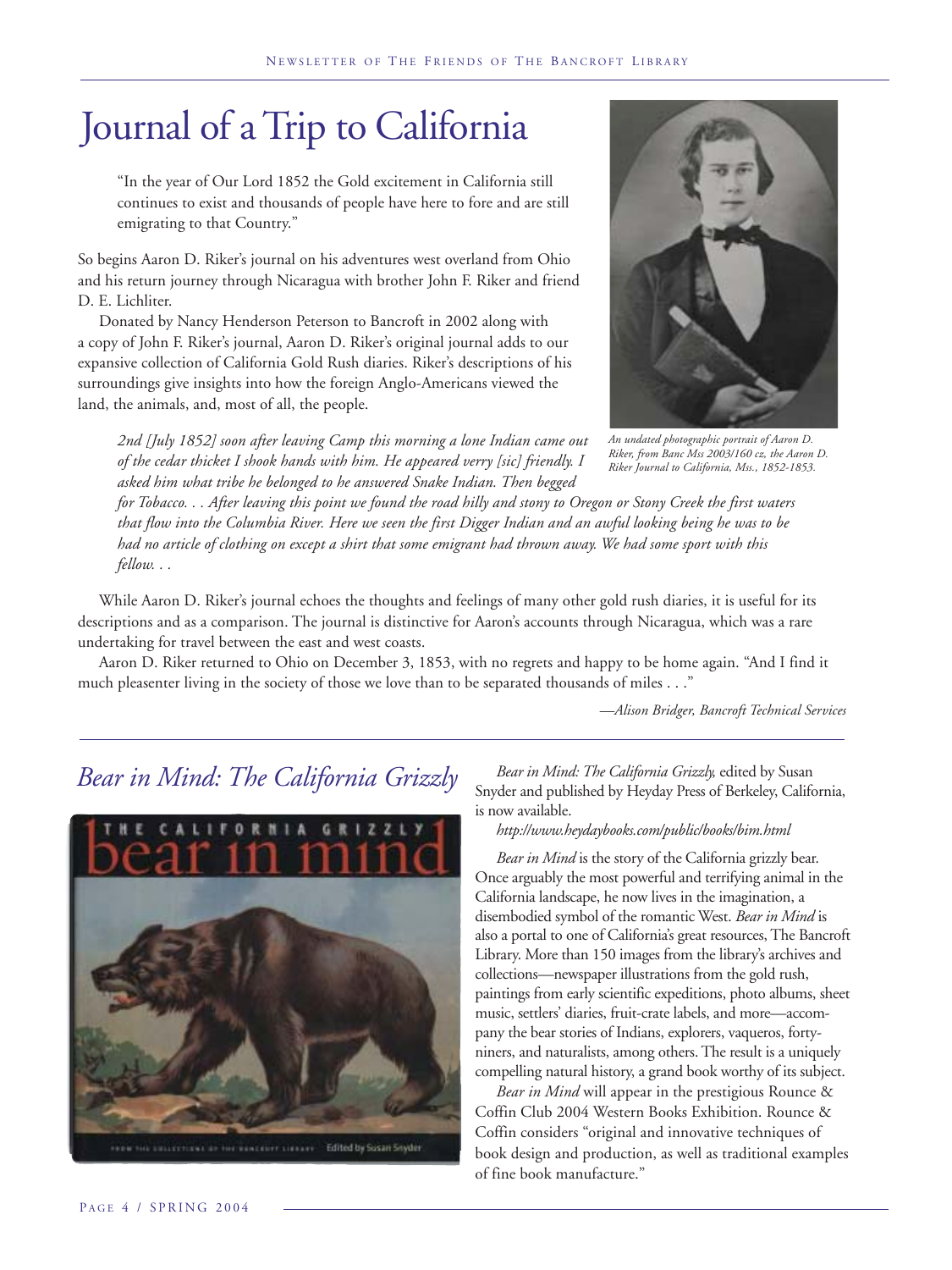## The Legacy of Edward Oscar Heinrich

The advent of DNA has revolution-<br>ized forensics, resulting in recent trends to re-examine unsolved, "coldcase" homicides. Similarly, the application of DNA technology has led to the reversal in over one hundred cases of wrongful convictions as the innocent have been freed from prison cells and even death row.

The public's fascination with murder and forensics is not new, however. During the "Roaring Twenties," otherwise common murders became national headlines as the newspapers sensationalized names like Sacco and Vanzetti, among others. Anyone with a test tube and a camera could hire out as an expert to examine evidence in criminal proceedings, and many did.

In Berkeley, the work of Edward Oscar Heinrich laid the foundation for the future of professional forensic sciences. From his laboratory, Heinrich repeatedly demonstrated the value of scientific examination of trace evidence as his meticulous inspections provided the necessary links between the crime and suspects. As a result, his work was in demand by prosecutors and defense attorneys alike throughout the West. Heinrich became the focus of numerous magazine articles, newspaper accounts, and Sunday supplements as the part-time Cal professor garnered national fame.



*Advertisement for Criminologist,* California Monthly, *University of California, Berkeley: California Alumni Association, June, 1935, p. 5.*

Heinrich graduated from UC Berkeley with a degree in chemistry in 1908, a long step from his arrival just a few years earlier with no high school diploma and lacking the fare to return home. He subsequently held a number of positions in various cities where he learned to combine his interest in chemistry with criminal investigation and detection.

After serving as Chief of Police in Alameda, Heinrich ultimately returned to the laboratory to pursue his chosen avocation. In October 1925, the murders of Henry Sweet and Carmen Wagner near Eureka fostered national headlines. Two local mixed-blood Native Americans, Jack Ryan and Walter David were arrested for the crime. Called "halfbreeds" in the press, evidence of their guilt was lacking and the district attorney called upon Heinrich for assistance. David was released but Ryan was charged with the murder of the girl after Heinrich identified a bullet recovered from the victim and shell casings found near her body as fired from Ryan's gun. The politics of Prohibition as well as perjury and planted evidence tainted the case, however, and a jury of 12 white men acquitted Ryan after short deliberation.

Within months, a new D.A. was elected on a promise to solve the case or resign within two years. After the prosecutor's men purportedly tortured and murdered David, Ryan was charged with assaulting two young girls. Maintaining his innocence, Ryan pled guilty to escape Humboldt County. Following an all-night, third-degree interrogation and swift court proceedings, Jack Ryan pled guilty to the Sweet murder and was sentenced to life in prison —all within 24 hours. Ryan later repudiated his confession, but spent over 40 years in prison. He always maintained he did not commit the crimes and did not know



*Edward Oscar Heinrich, '08, Handwriting Analyst,* California Monthly, *University of California, Berkeley: California Alumni Association, April, 1941, p. 20.*

#### who did.

After Heinrich died in 1953, his records and case files were donated to The Bancroft Library. These documents are a snapshot in time, a forensic treasure vault of ageless value. Included were original notes, reports, photographs, correspondence, and other evidence from Ryan's case. They became a cornerstone for a unique investigation begun 30 years later.

For over a decade, through an unofficial inquiry I tracked down original participants and buried records. This inquiry became perhaps America's oldest active homicide investigation, revealing Ryan's innocence while detailing the corruption surrounding his conviction and identifying the real killers. The timeless value of the Heinrich files was evidenced on April 15, 1996, when Governor Pete Wilson acknowledged California's contrition:

"Unfortunately, we cannot do justice for Jack Ryan, the man. But we can do justice for Jack Ryan, the memory. And by doing so, we breathe vitality into our system of justice. We must remember that a just society may not always achieve justice, but it must constantly strive for justice. This means that we must not excuse the guilty nor fail to exonerate the guiltless. . . Therefore, so that justice is maintained, I grant Jack Ryan posthumously a pardon based on innocence."

*—Richard H. Walton*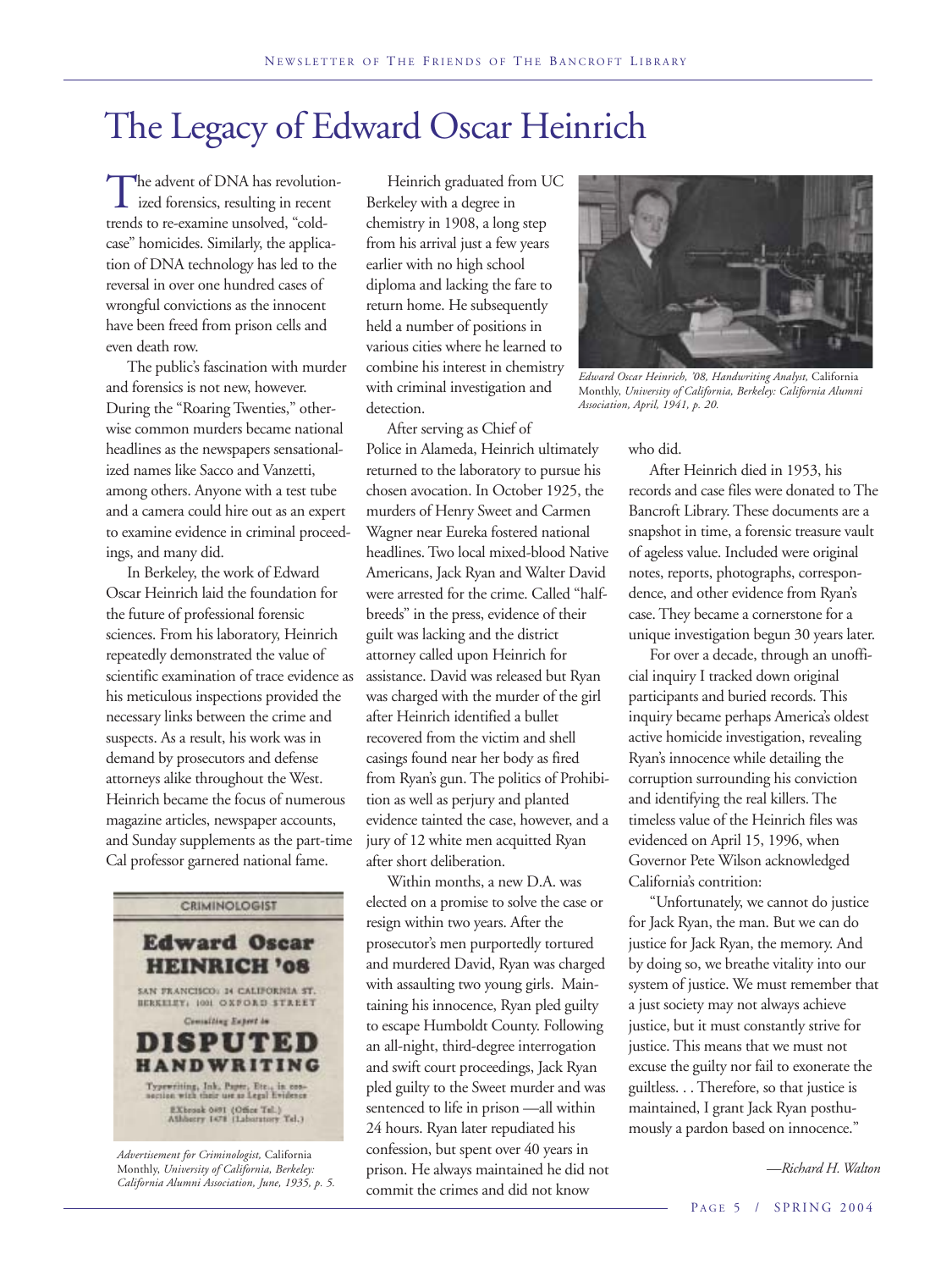# A War Over Pastries

"CITIZENS OF DURANGO: By great force the French have taken over the fortress of Ulúa: 300 Mexicans have gloriously lost their lives in combat…DURANGOITES, TO ARMS! The war cry has sounded, the invaders with one hand offer you a crushing chain and with the other threaten you with death. Will you surrender? No! You are free…unite yourselves with your brothers, do not spare means or sacrifice; you are going to fight for nothing less than for your INDEPENDENCE that we will recover with much anguish and streams of blood…let us show them that when one tries to threaten the mass of the Mexicans, with a foreign yoke, they are compact in only one opinion, only one vote, and united in the shout of INDEPENDENCE or DEATH."

And so, a plea was made to go to the aid of the residents of the State of Veracruz, who had been attacked by the invading French. The Pastry War of 1838-1839 arose from the widespread civil disorders that plagued the early years of the Mexican Republic. Foreigners whose property had been damaged or destroyed by rioters were usually unable to obtain any compensation from the Mexican government, and they began to appeal to their own governments for help. A French pastry cook, who claimed that looting Mexican soldiers had ruined his shop, appealed to France's King Louis-Philippe.

Coming to its citizen's aid, France demanded 600,000 pesos in damages. When the payment was not forthcoming, the French sent a fleet to enforce a blockade of all Mexican ports, from the Yucatán to the Rio Grande, and to bombard the Mexican fortress of San Juan de Ulúa, which guarded Veracruz. By the afternoon of November 28th 1838, the French were in possession. Meanwhile, acting without explicit government authority, Antonio López de Santa Anna led Mexican forces against the French. In a skirmish, Santa Anna was wounded in a leg, which had to be amputated.

In his *History of Mexico*, Volume 5, Hubert Howe Bancroft adds,

"At Mexico [City] the news evoked…the declaration of war. Orders

were issued to strengthen the coast defenses. Additional troops were levied and several volunteer corps formed. An attendant feature was the expulsion of French residents…enforced with a certain harshness." Before Santa Anna's forces were able to rid Mexico of the intruders, President Anastasio Bustamante, through the good offices of Great Britain, promised to pay the 600,000 pesos, and the French forces withdrew. The most important domestic result of the conflict was the further enhancement of the prestige and political influence of the wounded dictator, Santa Anna. However, Bancroft reveals a lesser know side of Mexican history in his account of

#### EL ECSMO. AYUNTAMIENTO DE ESTA CAPITAL A SUS CONCIUDADANOS. **HEALBWANNHOSER**

A SEE CONSERVABLE TRANSPORTED TRANSPORTED TRANSPORTED TRANSPORTED TRANSPORTED TRANSPORTED TRANSPORTED TRANSPORTED TRANSPORTED TRANSPORTED TRANSPORTED TRANSPORTED TRANSPORTED TRANSPORTED TRANSPORTED TRANSPORTED TRANSPORTED

VICTORIA DE DURANGO: ING. - MONTO, PR. WINNA

*Durango (Mexico: State).* El Ecsmo. Ayuntamiento de Esta Capital a Sus Conciudadanos. *Victoria de Durango: Imprenta del gbierno, 1838. Bancroft pfF 1203. C594 no.118*

Santa Anna and the Pastry War.

This is but one example among the 152 minutely-detailed documents, which can be found in a newlycataloged collection entitled *Colección de decretos: Estado de Durango* (pf F1203.C594). These broadsides highlight armed insurrections and multiple coups against Durango's military and civilian leaders, and the deteriorating political relations with the United States, which led up to the Battle of the Alamo and the outbreak of the Mexican War of 1846-1848.

*—Tiffany Harrison 2003 Summer Intern, The Bancroft Library*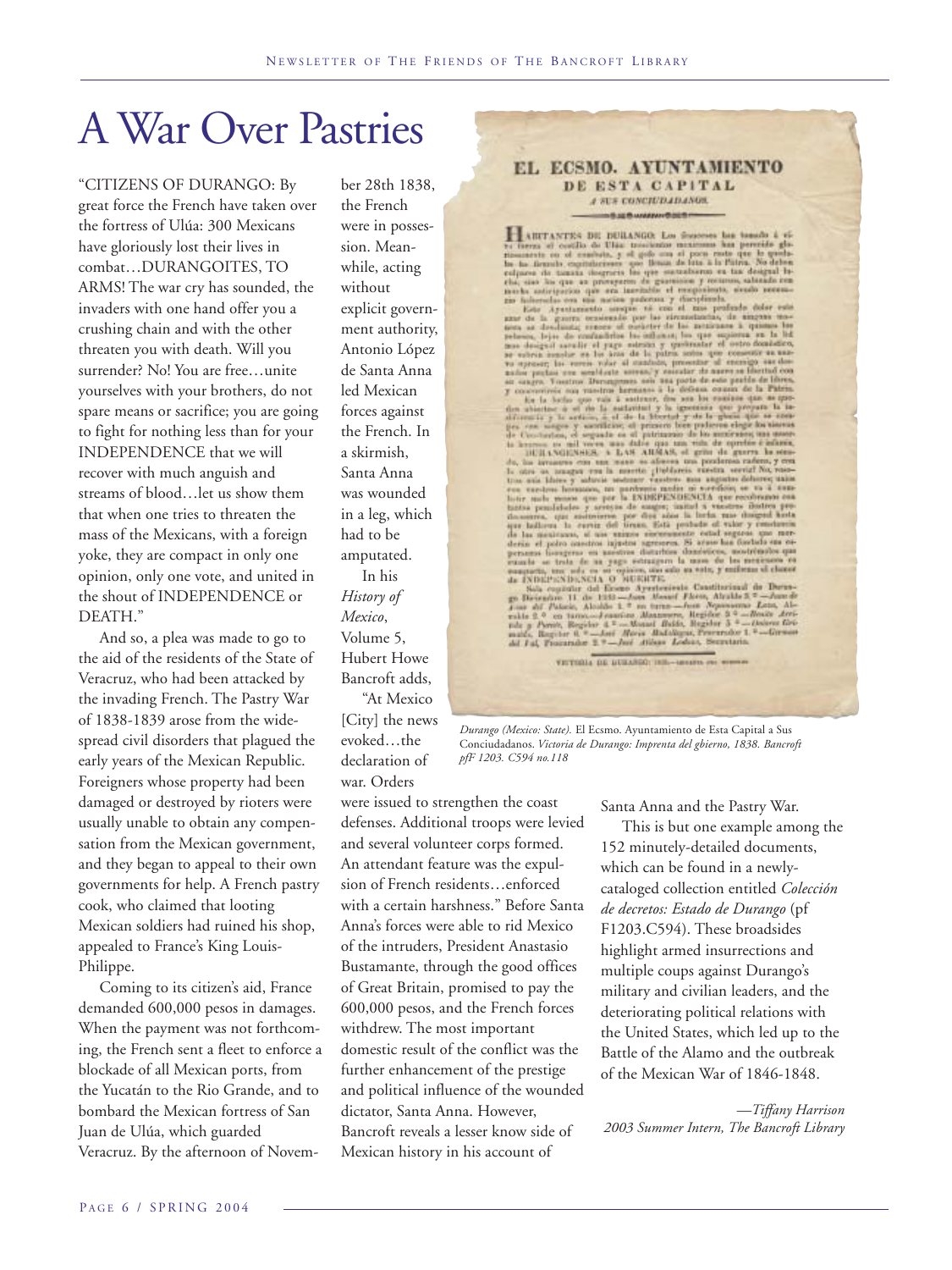## *Desiderata*

*Bancroftiana* from time to time publishes lists of books that the library needs. We would be particularly pleased to receive gifts of any of the books listed below. If you can help, please telephone Bonnie Bearden, Rare Books Acquisitions Assistant, (510) 642-8171, or you may send a fax to (510) 643-2548, or send e-mail to: bbearden@library.berkeley.edu

We would like to thank all of the many donors who have responded to the article on the Baedeker guidebooks that we have begun to collect. There are still many gaps, so please consider giving the library your old guidebooks.

#### RARE / LITERARY

*Beatitude.* San Francisco: 1969—

Lack issues nos. 2, 12. (We are slowly filling in the gaps in this seminal San Francisco beat magazine. We received issue number 1 from Carolyn M. Jones in 2002.)

#### California Feminist Presses:

Along with the other UC libraries, Bancroft is acquiring all of the published work and archives of specific California presses. We find there are many retrospective titles, however, that we lack. The publishers often do not have all of their back titles either, so we are hoping some of you can help us fill in the gaps.

#### *Post Apollo Press:*

Adnan, Etel*. Sitt Marie Rose*. 1990. Vitray-Meyerovitch, Eva de. *Rumi and Sufism*. 1987.

#### *Kelsey St Press:*

Duane, Kit. *A Girl Named Hero.* 1976. *Mother Earth, Father Time.* 1977. Rosenwasser, Rena. *Elephants & Angels.* 1984. Dienstfrey, Patricia. *Small Salvations.* 1987. Trade and ltd. ed. Kizer, Carolyn. *The Ungrateful Garden.*

#### *Third Woman Press:*

Umpierre, Luz Maria. *Y Otras Desgracias* (And other misfortunes), 1985. *The Blickling Homilies: The John H. Scheide Library, Titusville, Pennsylvania*. Edited by Rudolph Willard. Copenhagen: Rosenkilde and Bagger, 1960. Series title: Early English Manuscripts in Facsimile; v. 10.

Hass, Robert. *Field Guide*. New Haven: Yale University Press, 1973. Hdbd ed. First edition of Hass's first book, issued simultaneously in paper and hardcover. Bancroft lacks the hardcover edition.

Hejinian, Lyn*. Wicker: A Collaborative Poem*. Boulder: Rodent Press, 1996. *Laughing Horse*. Lack nos. 16, 21

Lenglet Dufresnoy, Nicolas, 1674-1755. *Recueils de Dissertations Anciennes et Nouvelles, Sur les Apparitions, les Visions et les Songes*. Avignon, Leloup, 1751.

*Matrix* (Andoversford, England). Whittington Press. No. 3 of this fine printing/ literary magazine never arrived on our standing order and is not available from the publisher.

#### WESTERN AMERICANA

Abbey, Edward. *The Brave Cowboy; An Old Tale in a New Time*. NY: Dodd, Mead, 1956. Andrade, Mary J. *Cinco de Mayo en San Jose*. Los Gatos, CA: Village Printers, 1987.

Beverly, Bob. *Hobo of the Rangeland*. Lovington, NM: 1940. *California State Water Project Atlas.* Sacramento: The Dept. 1999.

*Euryalus: Tales of the Sea: A Few Leaves From the Diary of a Midshipman.* London: J.D. Potter, 1860.

### New Keepsake

The forty-seventh keepsake of the Friends of The Bancroft Library*, Mark Twain: Press Critic*, includes two previously unpublished essays by America's favorite author, "Interviewing the Interviewer" and "The American Press." University Librarian and Professor of Journalism Thomas C. Leonard offers an introduction that explores Twain's "lifelong worry over the American press."

Copies of this volume were recently mailed to members of the Friends for the 2001-2002 year. Additional copies are available from the Bancroft online store: http://stores.yahoo.com/bancroft-store/

*Cover, Mark Twain: Press Critic, 2003, The Bancroft Library.*



*Manuscript, "Interviewing the Interviewer," 1870.*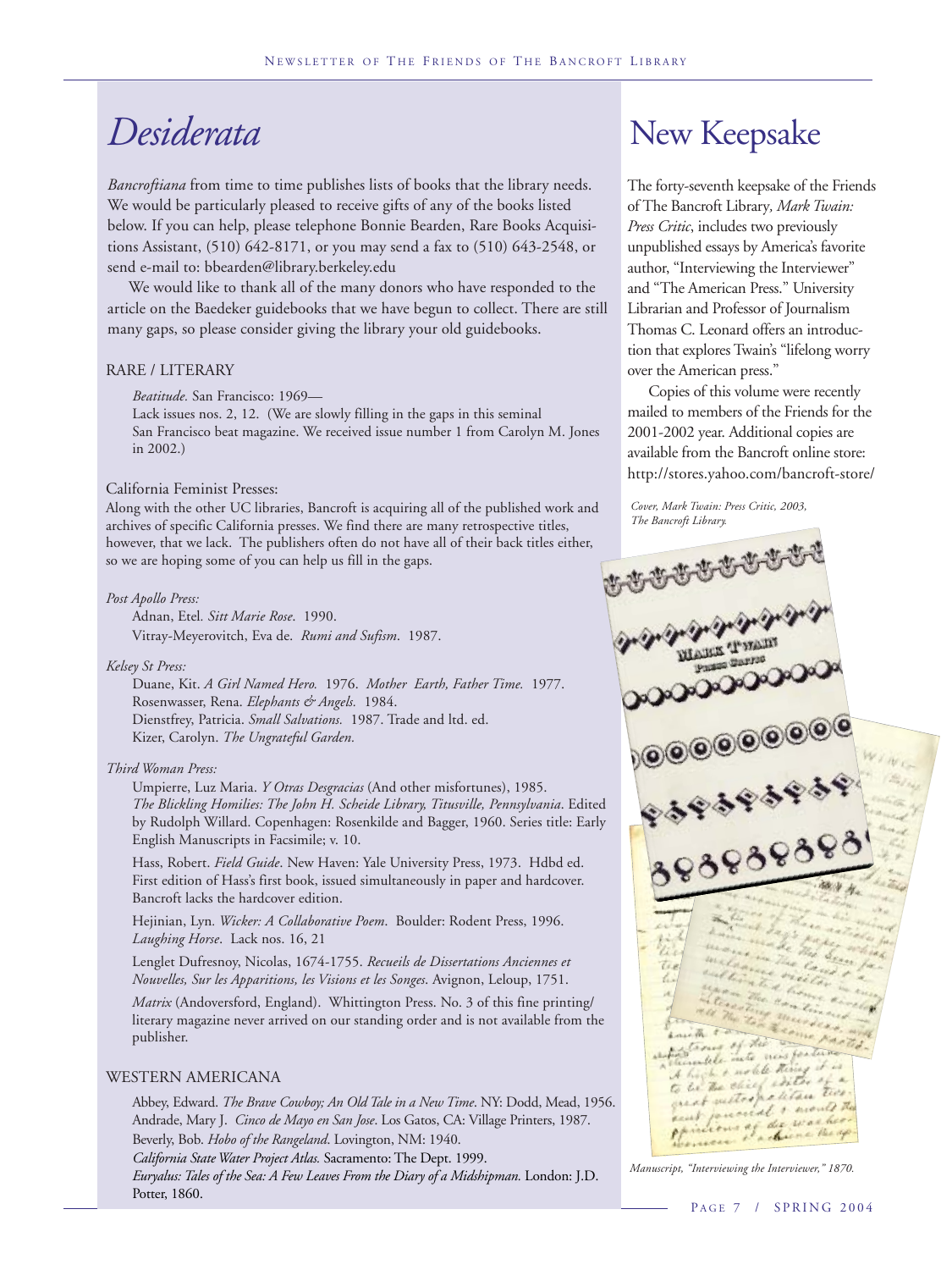# Students Practice History in Bancroft

ast year, 160 students in "The Practice of History" (History R1) logged many, many hours in Bancroft, studying hundreds of old, obscure, and often fascinating documents and records relating to the history of Cal. In fact, so assiduously did they ""practice" history, the Edward H. Heller Reading Room was filled to capacity on four successive days in April—a condition that only a few "old timers" can recall having happened in the past. What was this all about?

According to the *General Catalogue*, the purpose of History R1 is to introduce students to historiography.

to learn historiography literally by *practicing* it. The students would be assigned primary source material in areas of their own choosing and write the history the documents revealed. As the official repository of the Cal's historical records, the University Archives in Bancroft holds tens of thousands of primary sources and, therefore, was perfect for the assignment.

The graduate student instructors for the course consulted their students and the Acting University Archivist to define eight research topics—one for each section—related to university

Primarily freshmen and sophomores, most of the students were not familiar with primary resources, nor had they worked in a special collections library. Accordingly, the Acting University Archivist visited each section in advance of the assignment to describe the materials that had been selected for the section's topic, and to explain library policies and procedures. Everything had been carefully planned, and at that point it looked like a routine job of supporting a course.

The students were more industrious and demanding than anticipated,

however. Several



showed up in the library before the section presentations, and many others stopped by the day of the first lecture. From there it snowballed; most afternoons for the rest of the month the reading room was packed. During this period the library logged a record high in use – 137 readers registered in one day, and a record 4 days with delays in reading room access because of limited

*"The Bowl. Memorial Stadium. University of California, Berkeley, Calif." A color postcard view of the new stadium filled to capacity, circa 1924. Views of California Memorial Stadium, 1923 - [ongoing]. UARC Pic 10D: 39.*

Usually, the professors assign readings in standard, classical historical texts and conduct class discussions of how the authors interpreted and debated the past and how they gathered and made use of their materials and sources.

This time, Professors David Henken, Randolph Starn, and James Vernon wanted to try a different approach; they wanted their students history. Topics ranged from campus planning, buildings**,** and monuments to student scrapbooks, sports, residential life, and diversity. A selection of primary materials for each topic was placed on "Class Hold" so they could be paged for students with minimum delay. It was assumed that these preselected materials would satisfy most, if not all, the students' need for primary sources.

seating capacity.

Student requests for additional materials were only partly the reason. Library restrictions such as the need to page materials from closed stacks or from storage and the requirement that library staff perform all photocopying work were factors. Also, the History R1 assignment coincided with assignments from two other classes requiring heavy use of Bancroft.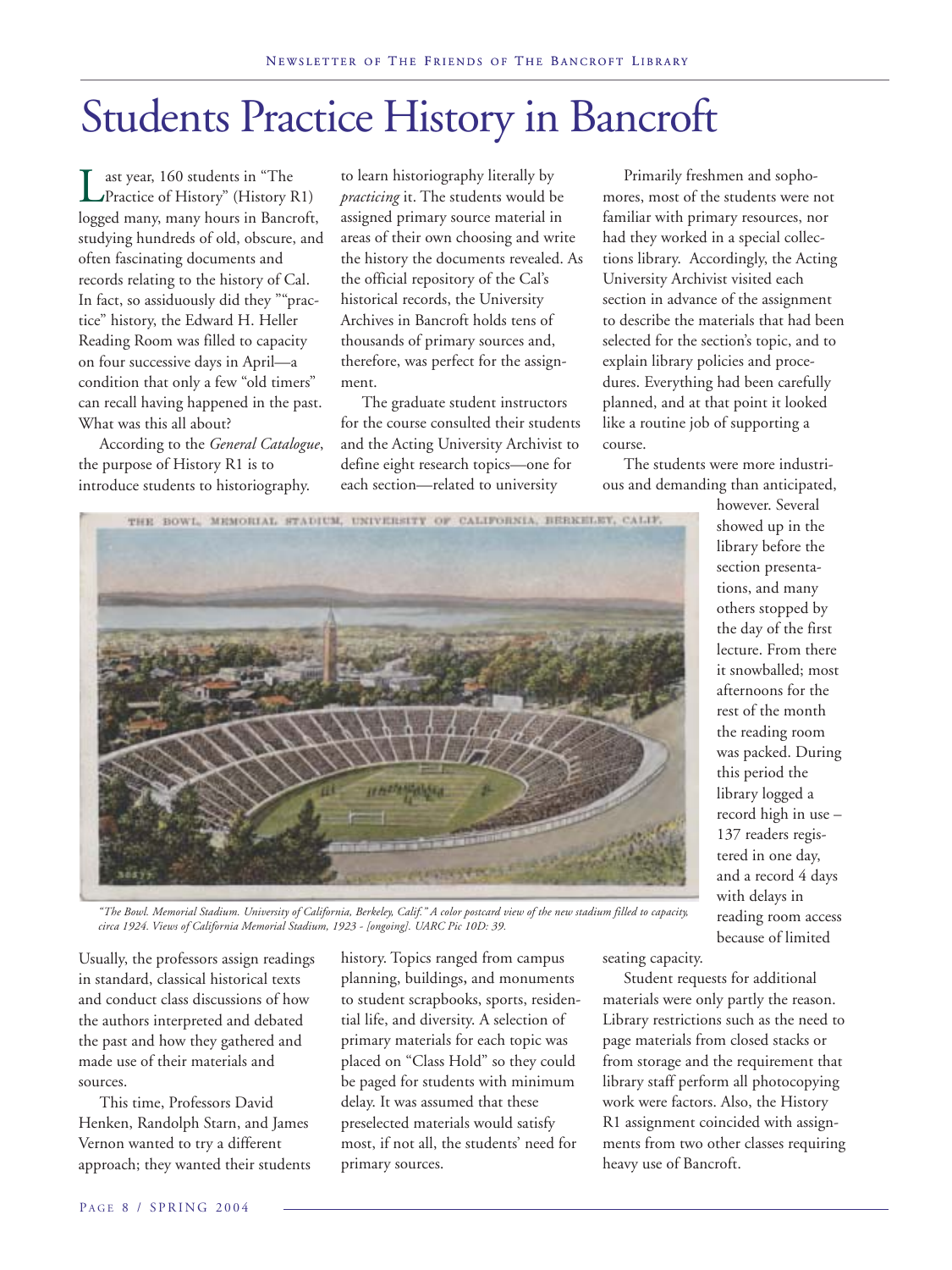

*Views of California Memorial Stadium, 1923 - [ongoing]. UARC Pic 10D: 40(a). Gift of Robert E. Riley, 1971.*

Operational restrictions in special collections that cause frustration and delay are important lessons the students learned. Library staff, for their part, realized the need for careful scheduling as use of the library by undergraduates increases. Staff also discussed the possibility of offering a course in the use of primary resources under the auspices of the Teaching Library.

The professors and most of the students agreed that the new course was a success. Despite the frustrations, many students experienced the intense pleasure and excitement of working with old photographs of Cal, student scrapbooks from the 19th century, or the papers of such luminaries as John Galen Howard, campus architect and first professor of architecture, and Douglas Tilden, member of a distinguished family and the disabled artist who created the famous "Football Players" sculpture near the Eucalyptus

Grove and helped found the California School for the Deaf and Blind in Berkeley.

Among the comments in student evaluations were "Absolutely wonderful!" and "I really enjoyed using Bancroft; I'm glad it's open to undergrads." One who seemed especially to have acquired an historic consciousness wrote, "It was awesome [to] actually hold documents that were original and actually owned by

> the person." Also rewarding for staff was the gratitude of our faculty colleagues, the professors themselves, who wrote, "My colleagues and I were tremendously impressed by the willingness of the library . . . to make 'the practice of history' real and present for so many students."

*—David Farrell Acting University Archivist*



Annual Freshman–Sophmore Pushball Contest, August 28, 1913. Scores: 17-4; 16-0. *Student Scrapbooks of the University of California Students, 1878-1940. Number 6: George M. Lindsay Scrapbook, 1917.*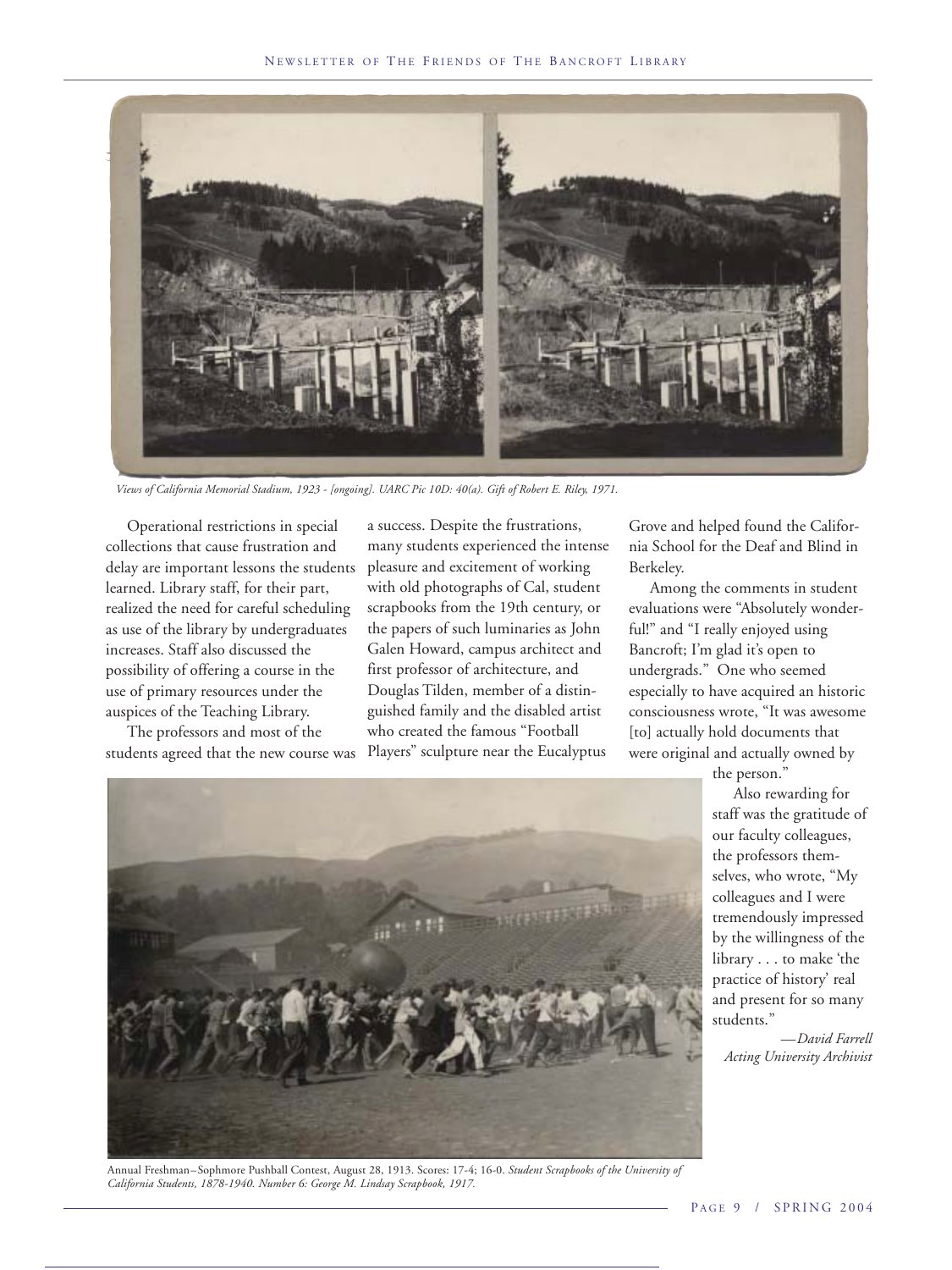#### REGIONAL ORAL HISTORY OFFICE

# Richmond Migration: The World War II Experience

The Bancroft Library's collection of World War II oral histories will soon be greatly enhanced by the addition of almost fifty interviews with defense workers, teachers, police officers, musicians—a complete social spectrum of Bay Area natives and wartime migrants telling the story of Richmond, California, and its transformation. The interviews are part of a collaborative initiative by the City of Richmond, the National Park Service, and the Regional Oral History Office to develop an urban national park commemorating the World War II Homefront experience. As an undergraduate student at UC Berkeley's history department I had the good fortune of participating in ROHO's project to record Richmond's history. Under the advice of ROHO Director and Berkeley history professor, Richard Cándida Smith, I completed my undergraduate thesis on Richmond's Mexican community and Latino defense industry migration. The project was based primarily on nine oral histories conducted over the fall semester 2002. They will eventually join Bancroft's collection of interviews documenting the World War II era, and

inform the National Park Service and future historians in how to best define Latino contributions to the Homefront effort.

Put simply, my thesis, entitled *Richmond's Mexican Colonia and World War II Migration*, is a comparison and contrast of the various memories shared by two Richmond natives

and seven wartime "newcomers," all but one born in the United States. Because of the diversity of experiences recounted by the narrators—whose states of origin included Colorado, Arizona, and New Mexico—I abandoned the notion of writing a single history of Richmond's Mexican

population during World War II. This was, in part, due to the Kaiser Shipyards appearing to be a less significant social space—where locals and newcomers came together—than churches, dance halls, and nightspots. A newcomer from New Mexico recalled in an interview:



*Atchison Village, a Shipyard Housing Project developed by the Housing Authority, City of Richmond, and the United States Housing Authority, Defense Housing Project, Federal Works Agency. From the Henry J. Kaiser Pictorial Collection.*

There was a district that was Mexican but we weren't aware of it because we ended up moving in an area where there were no Mexican people. And not until we went to church at St. Marks, then we see that the whole church was full of Mexican people. And then I says, "Oh, OK!"



*Housing Projects, Forty-Seventh Street and Cutting Boulevard, Richmond Yard Number Four. United States Commission Housing Project, November 1943.*

My interviews suggest that Latino workers at the Kaiser shipyards were not divided into segregated work crews as blacks often were. Thus, they communed outside of the workplace at local Mexican movie showings and at Sunday afternoon dances *tardeadas*—in Oakland. Still, I point out in my thesis that Richmond's Mexican residents did not form a homogenous culture. Several interviewees resisted using broad generalizations when describing the character of the community. A Colorado native discussed identification with traditions maintained by Richmond's longtime Mexican residents:

In Richmond they used to celebrate [Mexico's Independence Day], yeah. But the fact is we didn't even know what it was all about, I didn't. Back home there were no [celebrations] like that when we were kids. Through history we read it.

The complete transcripts of interviews used in my thesis should join Bancroft's collection next year. To read full text of the thesis, please visit: *http://bancroft.berkeley.edu/ROHO*

*—David Washburn, UC Undergraduate*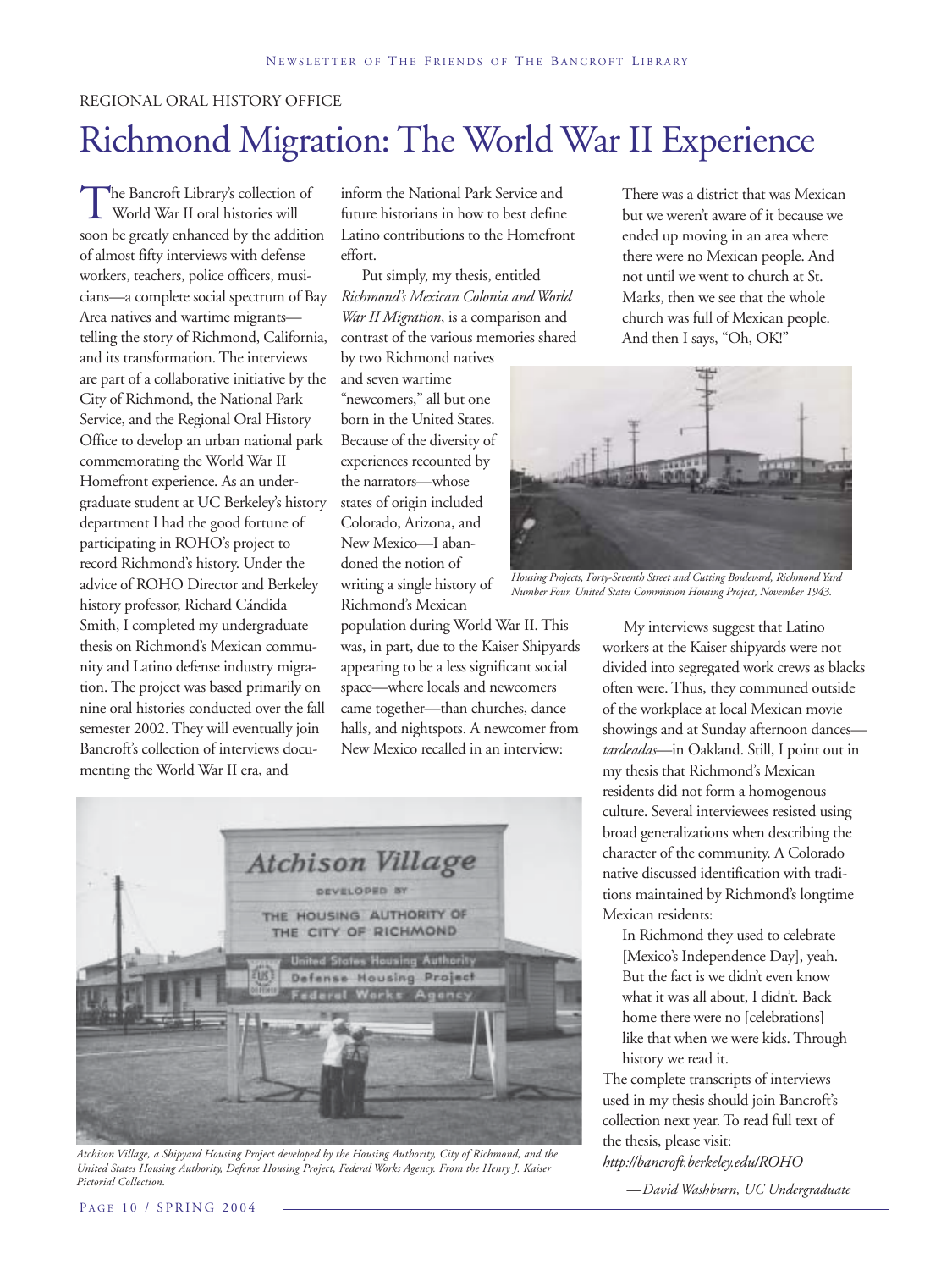#### MARK TWAIN PAPERS

### *The Curators' Chickens Come Home to Roost* Mark Twain's Satire on Charles A. Dana

A recent major gift to the Mark<br>Twain Papers comes at a moment when there is not enough room in this issue to describe the gift as it deserves. I therefore offer the following as a foretaste of what this gift includes, and promise to describe its riches in a future issue of *Bancroftiana.*

The gift comes from Mrs. Anne Cushman and consists, in part, of typed *copies* of Mark Twain letters and manuscripts made by or for the author's first biographer, who was also the first curator of his papers, Albert Bigelow Paine.

In looking through these documents soon after their arrival I came across a typed copy of an untitled manuscript that has been in the papers since Paine controlled them (1910)—one of several hundred such manuscripts Mark Twain wrote but never published.

I recognized this text because I had recently tried to figure out when it was written, and because I found (as previous curators had found) that it was missing page 3 in its sequence of seventeen pages. The manuscript was a satire directed at Charles A. Dana, editor of the New York *Sun*. In it Mark Twain claimed that the *Sun* had published a bogus letter reporting an interview with him that never took place. The explanation, Mark Twain said, was that he was trying to train his good friend Dana "to write humorously," but without success.

The best date I could come up with for the manuscript was sometime between June 1880 and May 1881. The missing page 3 was still a mystery, and that made the surviving text somewhat unintelligible.

The Paine typescript caught my eye mainly because it was clipped with the typed copy of a letter to Mark Twain, with the signature "torn off," but with the date of writing at the top: "Dec 30, 1880." The letter writer referred to the bogus item in the *Sun,* and said that he had decided it was "a hoax, a practical joke of some wit." Paine's typed copy of the manuscript was headed "(Answer)" even though that word did not appear in the original. Paine evidently thought the manuscript was a reply to the 30 December letter.

The letter was an easy clue to follow up on: I went to see if we had it, filed by date as it normally would be. There were only two letters to Clemens on that date, and one of them had its signature torn off. But a previous curator, or editor, had helpfully recognized the handwriting and identified Edward H. House as its author.

This was relevant because the manuscript just before the missing page 3 reads as follows: "here is a note from H.; you know H. well enough to know that he has a clear judgment; listen to him." Here

follows a few blank lines on page 2, then page 4. Here also Paine's typed copy said "(Note not found)." So even though Paine had the manuscript and the letter in one place, probably in the same folder, he concluded that the missing page 3 contained a note which was still "not found."

But the illustration below shows that the House letter to Mark Twain *was* the missing page 3. Using the same blue ink he used in the Dana manuscript, Mark Twain wrote "3" in the upper right corner, and he also added several small revisions to House's original text. Doubtless he also tore off the signature to prevent House from being identified (House became simply " $H$ ").

I call this the "curators' chickens coming home to roost" because it took more than one us to cause the problem, but also ultimately to solve it. Almost 100 years after Paine made his typed copy of the manuscript and the letter, those typed copies led me back to the original letter, which had been conscientiously separated from the manuscript by someone who thought, reasonably enough, that it had simply been mixed up with it. Once restored, the dated letter told us when the bogus letter in the *Sun* must have appeared, and it showed conclusively that composition of the manuscript must have occurred in January 1881, after Mark Twain received House's letter. The letter itself restored the text of the missing page 3, making the whole text fully intelligible for the first time since Paine first saw it and failed to quite grasp how the pieces fit together.

—Robert H. Hirst *Curator, Mark Twain Papers, and General Editor, Mark Twain Project*

Union Service Hotel . M.y. Bec 20. 1180 by the Mark: I had a small soon short you yetters for - and all in the chanderst from you am home ! at Stillars's forested not comes - T.C. want, - long The chancest inmornes with the shirld had, and now with & lively to the first hopes, we are with, thereing I am I about to wish or he publish a long face, it till we give a The Why have of Tuesday a which Shadret of hors . - prestical , the of sure will fail "There as ing until have it to beclose it as in which proved its evidences ago Then at went who a long discourse to den polities of such then and prince - outline of the la -let be using Told if known at well with about ind it was hegoed book that he Clin limit. So I harted around in search there was now to be found. I had marchine my form town to the first, . Willing for my formy of mindle while and write four in the parchy distable which culd to her the who force, kitabel afor and what he, is just insertible faith think may and circulating the will traningly, Web at all.  $2+1$ the same between sincere, incl. or I any, fristatived we not

*House's letter of December 30, 1880, to Mark Twain, who inserted the number "3" in the upper right corner. He also slightly revised the text using the same blue ink he used elsewhere in his manuscript about Charles A. Dana.*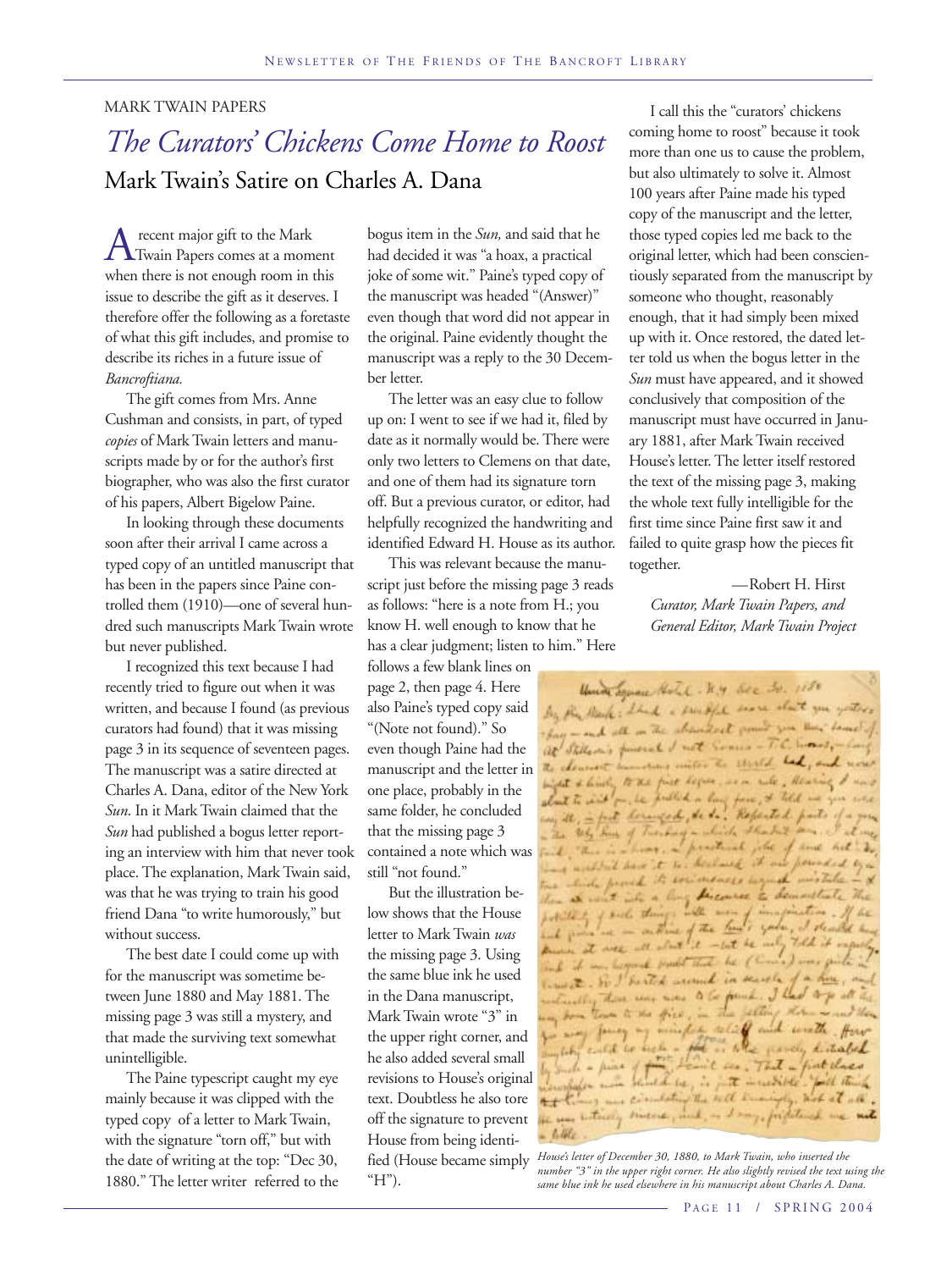### Gifts Benefitting The Bancroft Library *July 1, 2002 through June 30, 2003*

Robert and Susan Abele Mrs. Frank Adamson Adobe Systems, Inc. Aeroflex Foundation Aetna Foundation, Inc. Dr. Patrick M. Afenya Bruce Africa M.D., Ph.D. Dr. Olugbenga O. Ajilore Ms. Beverly M. Al Rawi Mark and Michele Aldrich Ms. Katrina G. Alloo Mr. Paul Althouse H. B. and Jean T. Alvord American International Group Osvaldo and Eddy Ancinas Erna P. Anderberg Burton and Alice Anderson Mr. and Mrs. Carlo E. Anderson Ms. Charlotte Anderson Donald and Catherine Anderson Elaine and Ward Anderson Mr. Tony Angellotti Ms. Dorothy Annesser Anonymous Frank F. and Clare M. Aplan Mr. and Mrs. Nicholas Aracic Mr. Nick J. Aretakis Ms. Arlene Arky Richard and Mary Arnold Stephen S. Arnon, M.D. Mrs. Paul Arnot Mr. Stephen Aron AT&T Foundation Richard and Rita Atkinson Mr. James E. Austin Mrs. Bertha I. Axtell Ms. Elizabeth A. Babcock Mr. Richard Bachenheimer Howard and Nancy Baetzhold Charles and Barbara Bailey Ms. Eugenia Bailey Mr. Roe H. Baker Mr. and Mrs. George H. Baldwin Bank of America Foundation Barbara Graham Barker Barkley Fund Gunther and Ellen Barth Mr. Jerry Bartholomew Mrs. Doris Bassett Mrs. Willa Klug Baum Ms. Ann Baumann Mr. J. Peter Baumgartner Hon. and Mrs. Carlos Bea Col. Clifford M. Beaton Mr. and Mrs. Stephen A. Becker Mrs. Linda M. Beery Mrs. Robbie Behrens Richard G. Beidleman Mr. Richard L. Belt Mrs. Ruth Bendor Carol A. Benet, Ph.D. and Leslie Z. Benet, Ph.D. Prof. Emeritus Seth B. Benson Mr. Bruce G. Bentz Mr. Lawrence I. Berkove Mr. and Mrs. James R. Bernard Ross and Marilyn Bewley Mr. Fred V. Biagini Mr. and Mrs. Perry B. Biestman Mrs. Maude Alexander Billy

Ms. Marian Bingham Ms. Diane Birchell Mr. John Bird Dr. and Mrs. Tom A. Bither, Jr. Mrs. Katherine Hellman Black Mr. Edwin H. Blackburn Ms. Jean Blacker Ms. Catherine Blecki Mrs. Marjorie Block Mr. and Mrs. E. Morse Blue Mr. and Mrs. Roger Boas Mr. Hal Bochin Nelson and Marion Bockus Ms. Joan Boer Mary Boewe Ms. Adrienne Bonn Mrs. Patricia Bonnstetter Jorgi Nicholau Boom Professor Stephen Booth Mr. and Mrs. Richard J. Borg Botto Law Group Barbara Boucke Chancellor Albert H. Bowker Mr. and Mrs. Philip E. Bowles Dr. Boone Brackett Mrs. Corinne M. Bradt Mrs. Laura M. Brady Professor Raymond L. Braham Mr. and Mrs. Alexander L. Brainerd Ms. Janet Branham Mr. Robert Bransten Dr. Gray Brechin Beau and Helen Breck Mr. and Mrs. John M. Brenneis Mr. Steven R. Brenton Professor Helene M. Brewer Mr. and Mrs. Robert Bridges Mr. John Briscoe Mr. Halden C. Broaders Paul and Nellie Brocchini Mr. and Mrs. Charles W. Brockhoff Robert W. Brower The Estate of Bernice Layne Brown Professor Gary R. Brown Mr. and Mrs. Robert W. Brown Mr. William E. Brown and Ms. Patricia A. Iannuzzi Mr. Robert Pack Browning Professor and Mrs. Gene A. Brucker Ava Jean Brumbaum Ms. Nora M. Brusuelas, J.D. David and Pauline Bryans Mr. Richard Bucci Mr. John W. Buckman Miss Jacqueline Burke Ms. Joan Burke Dr. and Mrs. Sandor Burstein Mr. Colin I. Busby Grace W. Buzaljko Helen Kennedy Cahill California Curio Company California Dairy Museum & Education Foundation Mr. Robert L. Callahan Mr. and Mrs. Donald B. Campbell Mr. Kimo Campbell Lois Morrison Hartley Cannady Mr. Albert B. Capron Ms. Catalina Cariaga Mr. Clayton C. Carmichael

Kenneth and Antonina Carpenter Mr. Charles D. Carroll Mr. and Mrs. James Carroll Mae R. and Robert C. Carter Ms. Letitia W. Casebeer Dolores Freeman Cerro Malca Chall Mary Dill Chamberlain Prof. and Mrs. Owen Chamberlain Mr. Robert S. Chapman Dr. and Mrs. Theodore Chase, Jr. Mrs. Earl F. Cheit Mr. Theodore H. Chenoweth Mr. and Mrs. Robert W. Cherny ChevronTexaco Matching Gift Program Eunice M. Childs Mr. Robert A. Chlebowski Cingular Wireless J. Robert Clarkson Ms. Jane E. Clayton Beverly and Clarence Cleary Prof. and Mrs. William A. Clemens Mrs. William C. Coffill Mr. and Mrs. Bruce J. Cogan Jerry C. and Geraldine K. Cole Mr. Peter W. Cole Mrs. Ann D. Colletto Maryanna and Wilson Combs Shirley B. Conner Mr. Robert E. Connick Mr. Hunter T. Cook Judge and Mrs. John S. Cooper Mr. Thomas B. Copeland Mr. Robert Paul Corbett Patricia F. Costello Mr. Chris Cottrell Ms. Marilyn B. Couch Dr. Constance J. Covington Dallmann Mrs. Elizabeth Crahan Dr. and Mrs. John C. Craig Mr. John W. Craig Dr. and Mrs. Theodore W. Craig Dr. Mechthild Cranston Dr. and Mrs. Jesse S. Crisler Mrs. George H. Crist Dr. Hugh T. Croley Betty Croly Dr. Lawrence Crooks Charles L. Crow Mr. Gerald F. Crump Ms. Kasondra Rayniese Crump Mr. John F. Cummins Mrs. Henry Daggett Michael and Linda Dalton Dr. Beverly David Mr. Richard M. Davis Dawson's Book Shop Mr. Paul K. Dayton Mr. Ronald J. De Fields Mr. Peter F. De Nicola Andrea Seltzer Decker and Robert W. Decker, M.D. Mr. and Mrs. Vincent DeDomenico Gladys Krieble Delmas Foundation Mr. Stanley Dempsey, Royal Gold, Inc. Terrell and Vicki Dempsey Diablo Valley Estate Company, LLC Mr. and Mrs. Ronald Dickenson Ms. Nina Dickerson Mr. Robert M. Dickover

Dr. Duayne J. Dillon Dr. Martha Williamson Dixon Mrs. Albert Doerr Marie Snow Dolan Mr. Edward F. Dolder Mr. David J. Donlon Nathan and Eva Douthit Dow Chemical USA Mr. and Mrs. Edgar L. Dow Ms. Sheila T. Dowd Mr. John P. Doyle Vic and Ellen Doyno Dr. Jon A. Dubin Faith and Frederick K. Duhring Dr. Ann Huberty Duncan Ms. Sandra Eakins Mr. James A. Eason East Bay Community Foundation Denise Y. Ebright Ms. Carletta R. Ehat Mr. Sanford S. Elberg Ms. Ann Eliaser Mrs. Marjorie H. Ellis The Estate of Dorothy N. Emigh Ms. Claire Louise Englander Allison R. Ensor Ms. Marilyn Ersepke Mr. and Mrs. William W. Escherich Dr. Evan C. Evans, III Mrs. Marian M. Everett ExxonMobil Foundation Ms. Mary Fabilli Elsie Reimers Falconer Mr. and Mrs. Morley S. Farquar Carol McInerney Fay and Richard A. Fay Rev. and Mrs. William M. Fay Mr. Henry A. Feldman Mr. John S. Ferguson, Jr. Lucy Rau Ferguson, Ph.D. Ms. Gail L. Ferris John and Carol Field Emily Huggins Fine John Finnick and Kathleen Hegen Renee B. Fisher Foundation, Inc. Ruth and Ralph Fisher Professor Ned A. Flanders Ann C. and David Flinn Fluor Foundation Barry L. and Victoria F. Fong Cornelia Foster Dr. George M. Foster Dr. and Mrs. Jacob J. Foster Mr. Elvin L. Fowler Mr. Richard L. Frank Mrs. Marsha L. Franklin Robin G. and Peter B. Frazier Freddie Mac Foundation Ms. Grace Fretter Mr. William E. Friedman and Ms. Pamela Diggle Charles P. Froom Mr. August Fruge Ms. Amelia R. Fry Prof. and Mrs. Douglas Fuerstenau Ms. Janice L. Fugler Fujifilm U.S.A., Inc. Mr. David Funk Mr. Paul K. Funkhouser Mrs. Virginia Robinson Furth Mrs. Margaret Power Gabriel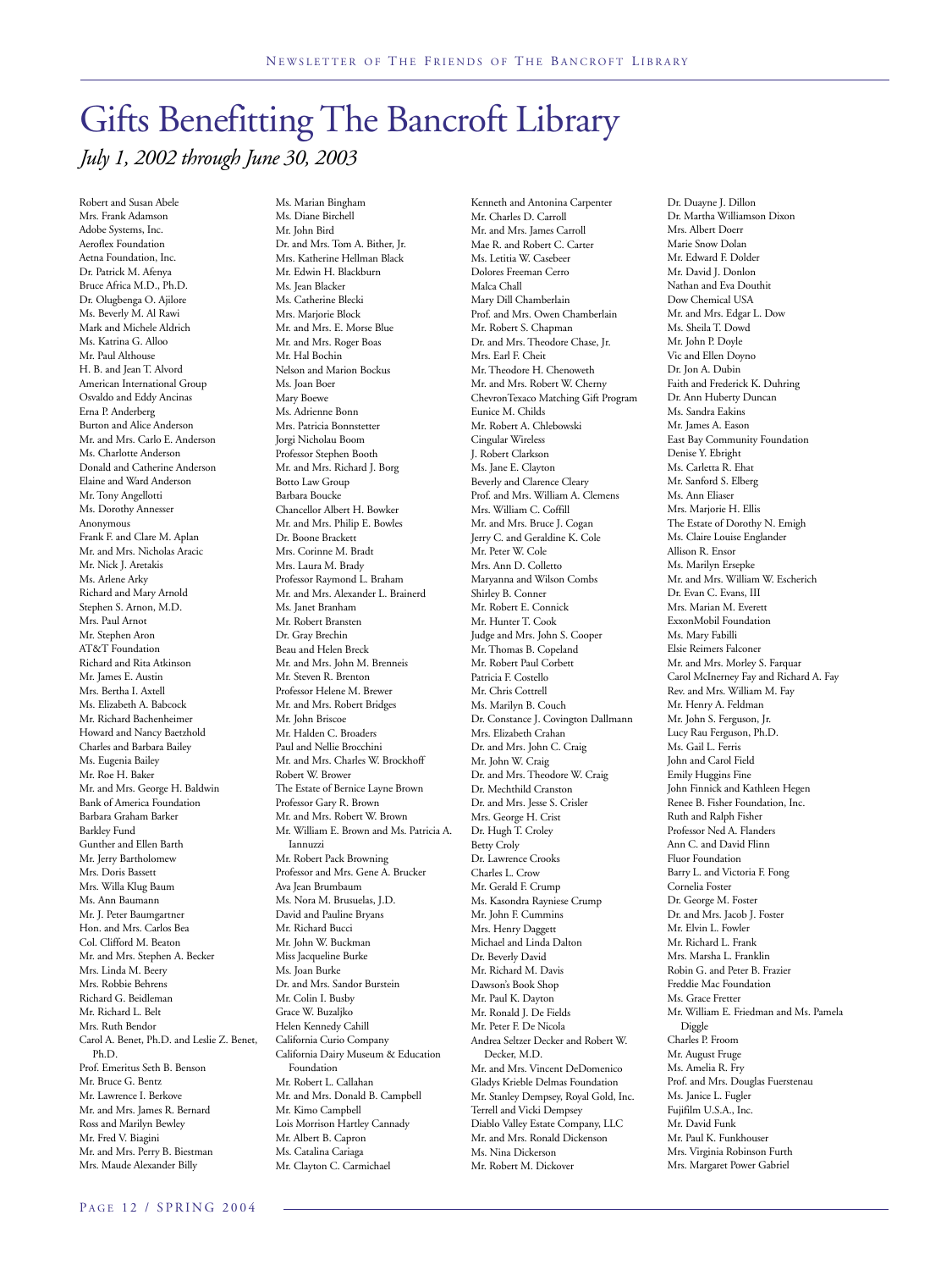Ms. Anneke Gaenslen Mrs. Marianne M. Gagen Robert A. Galindo and Rita V. Galindo Elaine and Gary Gallaher Mr. and Mrs. Sam S. Gallinger Mr. Sean Galvin Ms. Shifra Gaman David P. and Sheila S. Gardner Mrs. Robert W. Gash Mr. Thomas F. Gates Jean Berreyesa Gautschi Mr. and Mrs. Theodore H. Geballe W.E. Geiger Genentech, Inc. General Mills Foundation Mr. and Mrs. James M. Gerstley The J. Paul Getty Trust Mr. Lawrence Jon Giles Mr. Stephen Alan Gilford Mr. and Mrs. Stephen P. Gill Elizabeth Griffin Girgich Mr. B. Abbott Goldberg Lisa and Douglas Goldman Fund Dr. and Mrs. Orville J. Golub Mrs. Valerie Masson Gomez Lois Lovett and Frank Goodall Erica T. Goode, M.D. Marion Sproul Goodin Evelyn Bingham Goodman Mr. William C. Gordon Ms. Rosalie Graham Vice Chancellor Paul R. Gray Mrs. John H. Gregory Ms. Susan Grether Mr. Miljenko Grgich Dr. Michael D. Griffith Mr. Vernon Q. Gross Professors Emeriti Gregory and Joan Grossman Mr. and Mrs. Paul A. Grunland Ms. Annabella Gualdoni Mr. Jay N. Guerber Mr. and Mrs. Rodney Guilfoil Mr. and Mrs. Rocco Gulli

Mr. Ronald Gustafson Mrs. Jean F. Guyer Mr. and Mrs. F. Joseph Gwerder Mr. Robert D. Haas Mr. Timothy J. Hachman Mr. Kenneth J. Hagan Mr. Edward T. Hager Professor Roger Hahn and Ellen Hahn Mr. James M. Hall Dr. Wallace B. Hall Halliburton Foundation, Inc. Mr. and Mrs. Michael J. Halloran Mrs. Noble Hamilton Mr. and Mrs. Charles A. Hammond Frances A. Hammond Professor Michael Hanemann Ms. Mildred S. Hanff Dr. Ruth S. Arnon Hanham and Professor Harold J. Hanham Mrs. Warren L. Hanna John and Kathyrn Hansell Mr. John Hardy Mr. and Mrs. Quentin R. Hardy Mr. Michael A. Harris Susan K. Harris Mr. and Mrs. Peter D. Hart Mrs. Robert N. Hart Mr. and Mrs. Donald G. Hasenyager Kenneth and Janet Gray Hayes Mrs. Edna Haynes Mr. Michael D. Heaston Mr. Warren Heckrotte Tamra C. Hege Mr. and Mrs. Richard G. Heggie Mr. E. Dixon Heise Heller Ehrman Attorneys Mr. Kenneth G. Hellyar Betty and Carl Helmholz Mr. and Mrs. Guy R. Henshaw Richard and Valerie Herr Marion and Gale Herrick Collection Mr. Stephen Brooks Herrick Mr. Richard D. Herring Dr. and Mrs. Kenneth Heuler

Ira Michael and Therese Heyman Mr. Lynn A. Hildeman Mr. Charles Hilken Mrs. Kenneth E. Hill Ms. Aurora D. Hill Dr. Theodore P. Hill Ms. Marianne Hinckle Robert H. Hirst and Margaret A. Wade Professor Greg Hise Mr. George A. Hisert Charles M. Hobson, III Ms. Susan Spongberg Hodges Ms. Gael A. Hodgkins, Ph.D. Kevin and Shelby Hogan Mrs. William H. Holabird Mr. and Mrs. W.R. Holcomb J. S. Holliday Karen S. and Robert A. Holtermann Professor Ernest B. Hook Dr. Alberta Parker Horn Ms. Inge S. Horton Mr. and Mrs. James M. Hotchkiss, Jr. Ms. Elizabeth C. Houghteling Mr. Joseph C. Houghteling House of Bernstein, Inc. Patricia Howard Anne Howard Ms. Paula E. Howe Mr. George L. Howell Cynthia W. Hu Mr. Philip Hudner Mr. and Mrs. F. Vernon Hudnut Mr. Roger L. Hudson Mr. Wade Hughan Justine Hume Daniel M. and Fay V. Hungerford Mr. Joseph C. Hunt Peggy Huntington Ms. Nancy Ianni IBM Corporation William and Mary Iracki Bill Issel Hideo H. Itabashi, M.D. Mr. Ira Jacknis



*"Memorial Stadium, 1923," construction view of the north end of the stadium, with Campanile in the background.* Mrs. Margaret P. Laws *Gift of ??*

Mr. Ian Jackson Dr. Marcia Jacobson Robert and Beth Janopaul Ms. Meri Jaye David and Joan Jenkins Mr. James H. Jensen Ms. Margaret Jensen Mr. George F. Jewett Mrs. Theodore L. Johanson and Theodore L. Johanson Mr. and Mrs. Frederick O. Johnson Katharine H. Johnson Thomas W. and Marily F. Johnson Professor Harold S. Johnston Mr. and Mrs. G. Frank Joklik Mrs. Arvilla T. Jones Lt. Col. James H. Jones Mary Ellen Jones The Estate of Robert M. Jones Mr. Winthrop D. Jordan Ms. Sheryl A. Jordana Mr. Robert Michael Kafka, Jr. Kaiser Foundation Health Plan Mr. Yoshio Kanaya Mr. Fred Kaplan Howard and Beverly Karno Dr. Myra L. Karstadt Gary and Ilene Katz Ms. Amy M. Kautzman Adele W. Kayser Frederick Kearney Mr. Russell Keil Mr. Kenneth E. Keller Dr. Ralph H. Kellogg Dennis and Hene Kelly Dr. and Mrs. Charles C. Kelsey Dr. Dawn K. Keremitsis Mr. Howard Kerr Mr. Holger Kersten Esther and Harlan Kessel Mr. and Mrs. John Kessler Brandon and Trisha Kett Mr. Mead B. Kibbey Dr. Clarissa T. Kimber John K. King Mr. Anthony Kirk Noel and Sandra Kirshenbaum Ms. Charlotte M. Kish Philip M. Klauber Ms. Elsa C. Kleinman Mr. and Mrs. Paul Kleven Ms. Amelia Klink Ms. Dorothy Klopf Dorothy Knecht Jean and John Knox Gerald V. and Rosette Koch Mr. Peter Koch Mr. and Mrs. Robert Koenig Ms. Renee S. Konigsberg Professor and Mrs. Daniel Edward Koshland, Jr. Colonel and Mrs. Don E. Kosovac Mr. Edward S. Kotok Mr. Lawrence Kramer Ms. Alison Kuo Sullivan Mr. Gary F. Kurutz Professor George W. Kyte Mr. James H. L'Hommedieu Mrs. Christine J. Laddish Dr. and Mrs. Watson M. Laetsch Ann and Ray Lage Dr. and Mrs. Baldwin G. Lamson Ms. Barbara Jane Land Dr. Lyndall Landauer Mr. and Mrs. Edgar Lantz Helen Lasota Mr. William M. Lassleben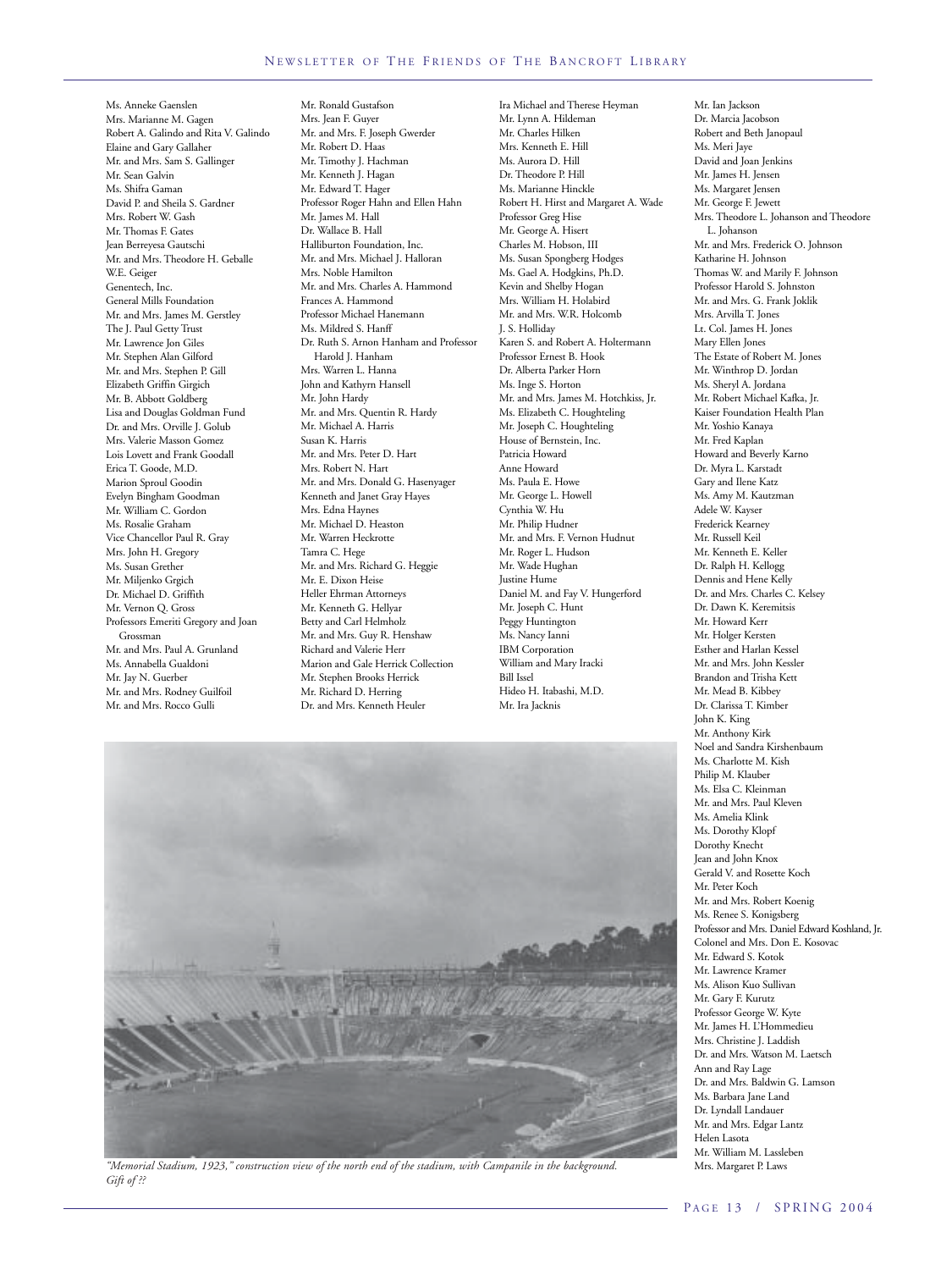Helena Steilberg Lawton (Mrs. Edward Lawton) Mrs. and Mr. Lewis Lawyer Mr. Robert F. Lay Mr. John Leahy Leakey Foundation Mr. William P. Ledeen Ben J. Lee Mr. Eugene C. Lee Mr. Jess K. Leo Tom and Carol Leonard Robert and Johann Lesser Professor Raymond Lifchez and Judith Lee Stronach Professor Kent Lightfoot Ms. Pamela A. Lim McAlister Mr. and Mrs. John P. Lindley Mr. William S. Linn Professor Angela C. Little Mr. and Mrs. Allan N. Littman Professor Leon F. Litwack Mr. John S. Livermore Mr. Norman B. Livermore, Jr. Connie and Robert Loarie Mr. Albert Locher Bartschi Alexandra and Jan Londahl Mr. Glenn M. Loney Kathie Longinotti Mr. and Mrs. Ronald M. Loos Mrs. Arthur P. Loring Mr. Matthew Lovett Mr. Richard A. Lowenstein Mrs. Lolita L. Lowry Dr. Alexander Lucas Lucent Technologies Mr. H. R. Ludwig Grace I. Lusby Mr. and Mrs. Eugene V. Luttrell Mrs. Judith V.E. Machen Ian Mackinlay Ms. Martha Bancroft MacLaughlin Mr. John P. Macmeeken Mr. Tim Madsen Mr. David Madson Dr. Russell M. Magnaghi Al Maher Mr. George Mallman Mila Plecity Mangold Mr. David Manship Mr. and Mrs. Doug Manship, Jr. Mr. Malcolm Margolin Marin Community Foundation Mark Twain Foundation Thomas D. and Elaine Oertel Marks Ms. Carol Mayer Marshall and Mr. Robert B. Williams Mr. Patrick Martin George and Doris Cuneo Maslach Marilyn and Roger Maslin Professor Mary Ann Mason Dr. W. Michael Mathes Professor Wallace I. Matson Ms. Glenna Matthews Mrs. Marie Lewis Matthews Mr. and Mrs. Patrick M. Maund Mrs. Jean Mawdsley Mr. and Mrs. J. Michael McCloskey Marilyn and Gerald McCloskey Mr. and Mrs. Peter McCrea Mr. and Mrs. Robert H. McCreary, III Mr. Joseph McCullough Mrs. David J. McDaniel Professor and Mrs. Joseph R. McElrath Mr. Brian D. McGinty Arlene Allsopp McKinney Mr. and Mrs. Andrew C. McLaughlin, III Mr. Glen McLaughlin

Sylvia C. McLaughlin Mrs. Marilyn J. McMasters Roger and Claudia McMullin Mary and D. Michael McRae Mr. James J. Meeker Mr. Edwin Meese, III Dr. Howard S. Mehler Dr. Knox Mellon Mr. Alan C. Mendelson Mr. Gary L. Menges Mr. Nick Menzies Dr. Thomas and Dr. Barbara Metcalf Sharon R. Meyer Roberta and Spencer Michels Professor Robert L. Middlekauff Ms. Gloria I. Mikuls Mrs. E. Marilyn Miller Michael Millgate Mr. Franz H. Misch Mr. L. D. Mitchell Ms. Margaretta K. Mitchell Mr. Andrew M. Mizell F. Van Dorn and Carolyn U. Moller Prof. Emeritus Roger Montgomery Moore Dry Dock Foundation James R. Moore Mr. and Mrs. Joseph A. Moore, Jr. Mr. Rayburn S. Moore Ms. Grace E. Moremen Morgan Stanley & Co., Inc. Mrs. Adrienne E. Morgan Mr. Hugh M. Morgan Frank and Gabrielle Morris Professor Linda A. Morris Mr. Gary Morrison Mr. Ronald D. Morrison Dan and Patsy Mote Leanore Lynn Motley Ms. Anita L. Motta Tim and Nancy Muller Karl Frederick Munz Ms. Susan Murphy Mr. and Mrs. Douglass E. Myers, Jr. Mr. Makoto Nagawara Harriet and Ed Nathan Irene Simpson Neasham Mrs. Helen Ewing Nelson Mr. and Mrs. Ted Nelson Kathryn M. Neri Yvonne Thornburgh and Andy Neumann Mr. Peter F. Neumeyer Mr. Morton Newman and Ms. Fay Blake Robert S. Newton Kirstin Clark Nichols and Frederic H. Nichols Mrs. Carolyn A. Nickerson Mrs. Sharon E. Niederhaus Chip and Arlene Nielsen Mr. Svend Nielsen Mr. Howard J. Noble Tom Nootbaar and Lori Bungarz Mr. Jeremy Norman Mr. Charles A. Norton Mr. Doyce B. Nunis, Jr. Ann and Hubert Nyser Mrs. James E. O'Brien Mrs. Joan N. O'Byrne Terry O'Reilly Dr. K. Patrick Ober Mr. L. Terry Oggel Mr. Peter K. Oppenheim Orange County Community Foundation Mr. Craig N. Oren Mr. Richard Orsi Mr. John E. Osborne Richard C. Otter

Mr. Wayne S. Ove Lois Over Denise Bantley Owen Susan and Thomas Palmer D.C. Pappone and S.B. Meyer Professor Roberta J. Park Professor Roderic B. Park and Mrs. Catherine B. Park Mr. Gilman D. Parsons Mr. Jay L. Paxton Ms. Connie Crowley Peabody Kathleen Cifra Peck Mr. Scott Pector Ms. Carol J. Peiffer Mr. Charles F. Penhallow Ms. Nancy Henderson Peterson Mr. Peter T. Peterson Mr. David Wingfield Pettus Pfizer, Inc. Mr. Milton Phegley Mr. Gordon C. Phillips Miss Mary E. Pike Dr. Daniel Pinkel Judy Podesta Mr. Alex Pope Mrs. Herbert Jan Popper Mr. Elliot E. Porter Mr. John R. Post Elizabeth Lyman Potter PPG Industries Foundation Mr. and Mrs. Robert Prindle Mrs. Betty Simmons Prosise Mrs. Anne T. Protopopoff Professor David H. Pyle and Mrs. Connie J. Pyle Mr. Bruce Quan, Jr. Professor Judith R. Raftery Nancy Hemmings Rampani Howard A. and Gale Bolton Randall Wally and Gayle Ransom Mrs. Sonya Rapoport Katherine A. Reagan Mr. William S. Reese Professor and Mrs. William C. Reeves Mr. W. R. Reidelberger Mr. Richard W. Reinhardt Dr. Jacqueline S. Reinier Elinor Reiss Professor Walter E. Rex Miss Flora Elizabeth Reynolds Judge and Mrs. Richard W. Rhodes Prof. and Mrs. Nicholas V. Riasanovsky Lila S. and Neville Rich Reverend James D. Richardson Lynn E. and Bernadetta M. Rickard Mrs. Barbara Hussey Riggins Mr. William C. Robbins, III Ms. Hilda Robbins Ann and Richard Roberts Mrs. Shirlee M. Roberts Ms. Justine Roberts Mr. and Mrs. Edwin O. Robinson, Jr. Leigh and Ivy Robinson Mary Judith Robinson Lt. Col. Joe Robustellini, USAF (Ret) Thomas and Robin Rodger George and Diana Roeding Mr. Thomas W. Rogers Professor Christine A. Rosen Mr. and Mrs. Paul Rosen Professor Thomas G. Rosenmeyer Joseph A. Rosenthal Mr. Malcolm C. Ross Mr. and Mrs. John W. Rosston Mrs. Gerda Roth Mr. William Matson Roth

Mr. and Mrs. Michael Rothberg

Ms. Nina Rothberg Ms. Mary L. Rottman Mr. Stephen Todd Rudman The Rumpole Society Elmer and Mary Rusco John and Millicent Rutherford Salus Mundi Foundation Roger and Jeane Samuelsen Donald A. and Joanne Sandstrom San Francisco Foundation Mr. Charles W. Savage, III Save the Redwoods League Mr. Tetsubumi K. Sayama Mr. George Saywell Prof. Emeritus and Mrs. Robert A. Scalapino Prof. and Mrs. Harry N. Scheiber Caroline and Stuart Schimmel Ms. Barbara Schmidt Mr. Stuart Schneck Thelma Schoonmaker Dr. John W. Schulz Mr. James Herbert Schwabacher, Jr. Mr. and Mrs. Randall F. Schwabacher Harvey Schwartz Judge and Mrs. William W. Schwarzer Mr. and Mrs. John W. Schwerin Mr. Donald M. Scott Mrs. Stanley Scott Kay Sekimachi and Bob Stocksdale Ms. Jettie Pierce Selvig Mr. David F. Selvin Dr. Andrew M. Sessler Ms. Susan Severin Jean Hartmann Seymour Muir S. Shank Benjamin and Susan Shapell Foundation Carol Booth Sharon Mr. and Mrs. Thomas B. Shaw Emmet F.X. Sheehan Shell Oil Company Foundation Mr. and Mrs. John J. Shook Walter H. Shorenstein Mr. and Mrs. David L. Short Mr. and Mrs. John Robert Shuman Richard and Jill Sideman Sierra Club Mr. Ernest J. Silveria Mr. and Mrs. Carl Simmons Miss Dora G. Simon Mr. Michael R. Sims Mrs. Helen H. Skov Mr. David E.E. Sloane Mr. Bruce Smith Camilla and George Smith Mr. Paul C. Smith Mr. and Mrs. Henry L. Snyder Mr. James B. Snyder Margaret M. and William E. Snyder Mr. Toby C. Solorzano, Jr. Dr. and Mrs. Deke Sonnichsen Mr. Manuel C. Sotomayor Professor Michael Southworth Mrs. Sally K. Spadafore Mr. and Mrs. Peter C. Speers William and Anne Spencer John and Marjorie Sproul Ms. Beatriz St. John Dr. W. K. Stadler Verne and Jackolyn Stadtman Ms. Roberta D. Standish Janet and Alan Stanford Mr. Maitland Stanley Professor and Mrs. Randolph Starn Ms. Meg Starr Mr. and Mrs. Jack Steadman Mr. James G. Stearns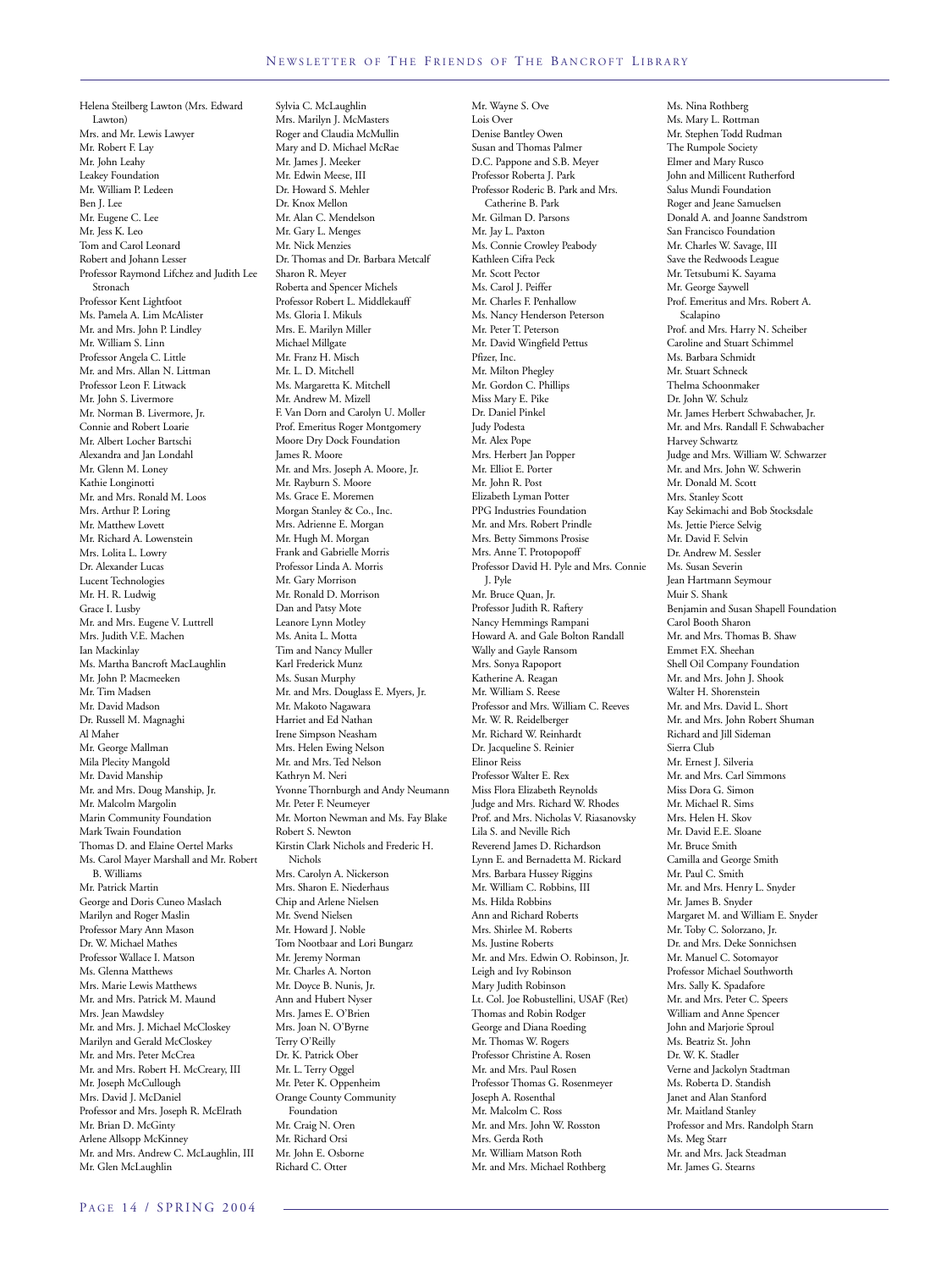

*Left to right: Deputy Director Peter Hanff, Marie Matthews, Ed Matthews, and Director of The Bancroft Library Charles Faulhaber enjoy a moment at a reception for the Friends of The Bancroft Library held at the Knickerbocker Club in New York City on January 21, 2004. This annual event allows supporters in New York City to gather and hear about Bancroft activities first hand. Photograph courtesy of Marie Matthews.*

Mary Angelo Steel Ms. Lillian Stefano Mr. Bernard L. Stein The Harold & Mimi Steinberg Charitable Trust Mr. Jeffrey Steinbrink Mr. George E. Steinmetz Mr. Philip Stephan Ms. Mary E. Stephens Charles and Tracy Stephenson Mrs. Carl W. Stern Mrs. Jessa L. Stevenson Doll Ms. Carolyn Stone Mr. Daniel E. Stone Mr. William Thomas Stone Mrs. Sharon F. Strong Sun Microsystems Eleanor H. Swent Mr. David M. Szewczyk Judge Jacqueline Taber Ms. Grace K. Takeuchi Ms. Jan Talbert Mr. Robert M. Tanem Mr. Charles Tanenbaum Ms. Nadine Tang Mr. G. T. Tanselle Professor Bernard Taper Ms. Ann Sheldon Taylor Francis and Betty Lou Taylor Mr. J. Curtiss Taylor Mrs. Thomas C. Taylor Mr. Jack K. Telian The David Terreo Foundation Katharine W. Thompson Virginia J. Thompson Ms. Marie Condon Thornton The Estate of Gladys Tilden Mr. T.M. Tobin Professor Stephen Tobriner

Dr. Howard E. Tompkins Mr. Gary Jerome Torre Prof. and Mrs. Charles H. Townes Ms. Carole A. Travis Mrs. Karen J. Traynor Mrs. Forrest E. Tregea Ms. Elizabeth K. Treguboff Professor E. Marc Treib Ms. Mary Trotter Mr. Edward L. Tucker Robert and Joyce Tufts Robert and Carol Turley Mrs. Lynette Turman Mr. Arnie Turrentine Honorable Richard E. and Sally Tuttle Charlotte A. Tyler Frances Esquibel Tywoniak Mrs. Dorothy Bonnifield Uebele Prof. Emerita Joan Connelly Ullman, Ph.D. Mr. Charles S. Underhill Unilever US District Court, Northern District of California Historical Society Mr. Thomas S. Van Den Heuvel Mr. Robert Wazeka and Prof. M.F. Van Loo Doris Machado Van Scoy Mrs. Kathleen Vandeveere Carlos Vasquez, Major, USAF Retired and Mrs. Nadine M. Vasquez Mr. Terry Viele Mr. A. W. B. Vincent Mr. and Mrs. John A. Vincent, Jr. Mrs. Lucille S. Vinsant Mr. Paul A. Violich Bob Vivian Mr. and Mrs. R. Daniel Vock Mr. Detlev R. Vogler Mr. Lewis Vogler

Mr. Daniel G. Volkmann, Jr. Wachovia Corporation Mr. George L. Waddell Marvalee and David Wake Mr. Jerome R. Waldie Mr. Stephen A. Walker Ms. Kate Wallenberg Ms. Sue Rayner Warburg Mrs. Jeanne B. Ware Dr. Patricia A. Warren Sheridan and Betsey Warrick Dr. Donald Warrin Willard D. Washburn Mr. and Mrs. William T. Waste Jeanne H. and Bill Watson Mr. and Mrs. Raymond L. Watson Dr. Malcolm S.M. Watts Sol and Tina Waxman Mr. Howard W. Wayne Marilyn Domoto Webb and Eugene Webb Prof. Emeritus Melvin M. Webber Mr. and Mrs. Edgar L. Weber Mr. Martin J. Weber Ms. Priscilla Wegars Dr. Susanne Weil Mr. Douglas Weisfield Professor Kenneth D. Weisinger Dorothy and Fred Weiss Mr. Nelson S. Weller Wells Fargo Bank Dr. Emmy E. Werner Jacobsen Judith R. Wessing Nancy P. Weston Mr. Dooley P. Wheeler, Jr. Professor John R. Whinnery Mr. Bruce W. Whipperman Ms. Ann Whipple David and Linda White Alienne and Jack Whitener

Mrs. Francis J. Whitfield Mr. William Lester Whitson Ms. Barbara A. Whitton Mr. John Wiesemes John and Valerie Wiesner Mrs. Janice M. Wight Mr. and Mrs. Richardson Wilbanks John Wiley & Sons, Inc. Mr. and Mrs. Witold T. Willer Kent and Catherine E. Williams Miss Marian J. Williams Robert B. Williams and Carol Mayer Marshall Lori Fleming Wilson Mr. John J. Winberry Mr. John Windle Mr. Jack R. Winkler David and Susan Wirshup Douglas C. and Marjorie T. Witt Mr. Alan Wofsy Mr. Edward O. Wolcott Fred Womble Ms. Wendy Willa Won Mr. and Mrs. Thomas Edwin Woodhouse Mr. Christopher R. Woolf William P. Wreden, Jr. Dr. Roger M. and Virginia Wright Mr. Daniel Wyatt Mrs. Philip L. Wyche Mr. David Yoder Mrs. Rachel P. Young Ms. Gail M. Zabowski Ms. Bernadine Zelenka Mr. and Mrs. Ed Zelinsky Isa Mary and Alvin Ziegler Peter and Midge Zischke Jim Zwick